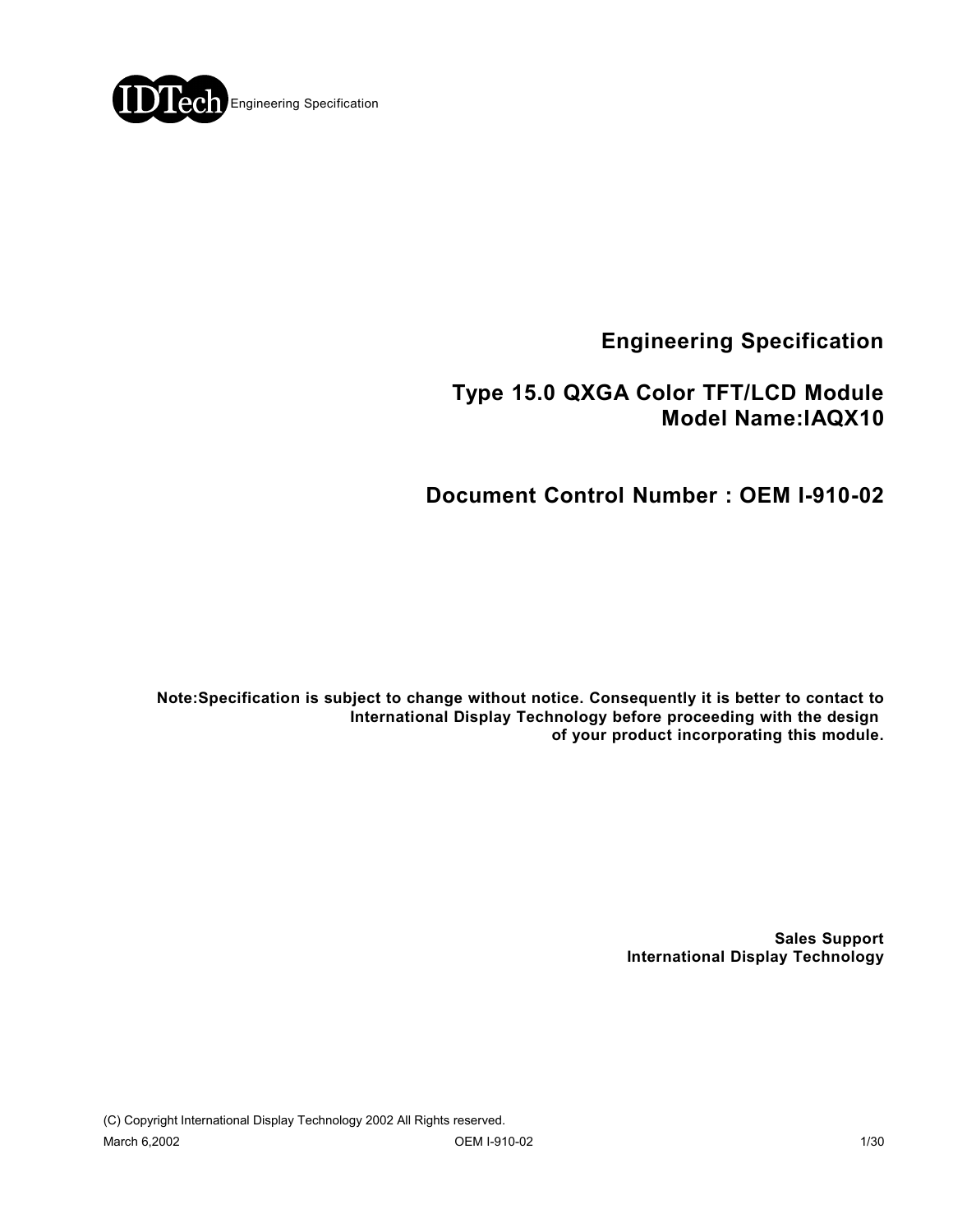

## **i Contents**

- i Contents
- ii Record of Revision
- **1.0 Handling Precautions**
- **2.0 General Description**
- 2.1 Characteristics
- 2.2 Functional Block Diagram
- **3.0 Absolute Maximum Ratings**
- **4.0 Optical Characteristics**
- **5.0 Signal Interface**
- 5.1 Connectors
- 5.2 Interface Signal Connector
- 5.3 Interface Signal Description
- 5.4 Interface Signal Electrical Characteristics
- 5.4.1 Signal Electrical Characteristics for LVDS Receiver
- 5.4.2 LVDS Receiver Internal Circuit
- 5.4.3 Recommended Guidelines for Motherboard PCB Design and Cable Selection
- 5.5 Signal for Lamp connector
- **6.0 Pixel format image**
- **7.0 Parameter guide line for CFL Inverter**
- **8.0 Interface Timings**
- 8.1 Timing Characteristics
- 8.2 Timing Definition
- **9.0 Power Consumption**
- **10.0 Power ON/OFF Sequence**
- **11.0 Mechanical Characteristics**
- **12.0 National Test Lab Requirement**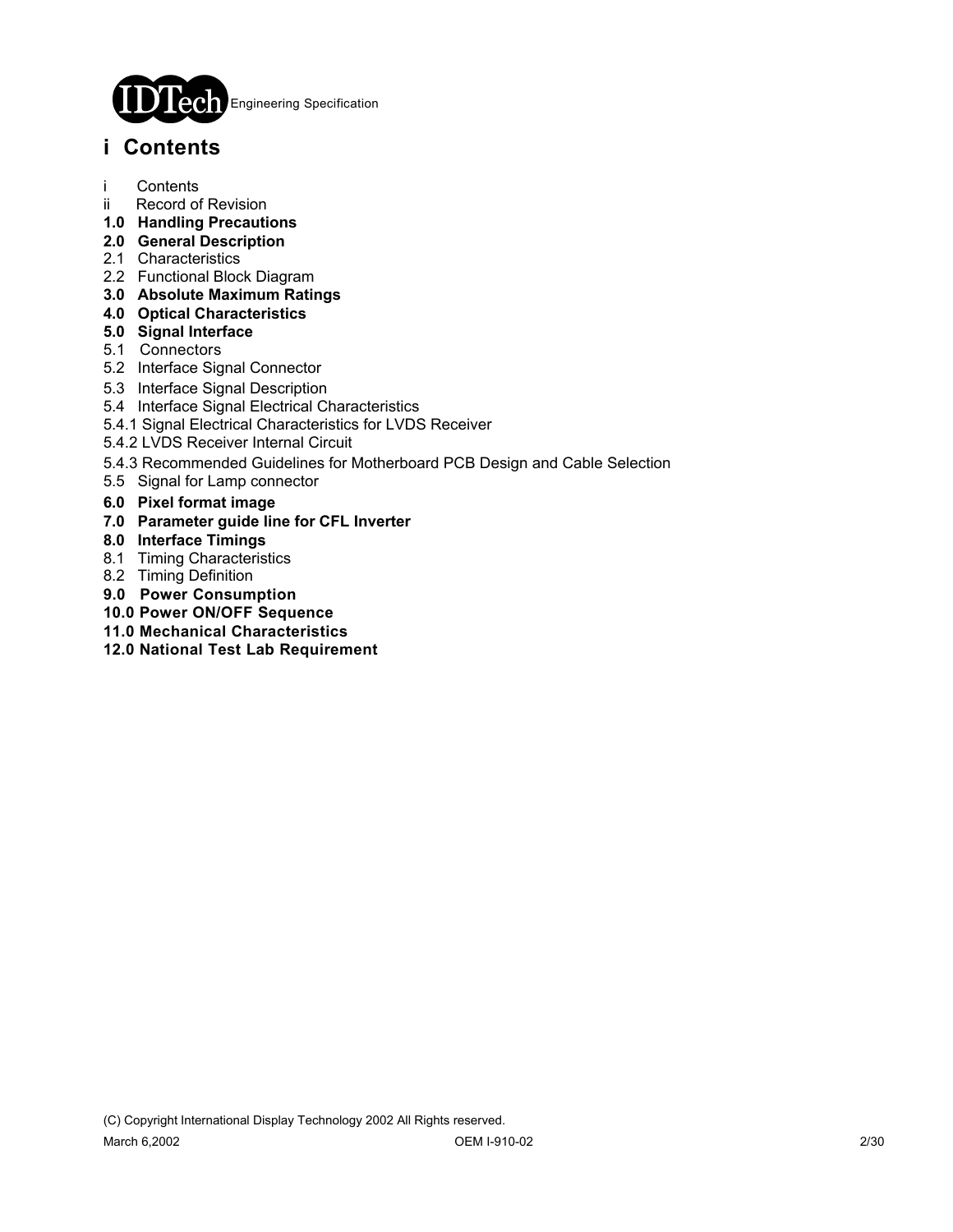

# **ii Record of Revision**

| Date             | Document<br>Revision | Page                                                        | Summary                                                                                                                                                                                                                                                                                                                                                                                                                                                                                                                                                                                                                                                                                                                                          |
|------------------|----------------------|-------------------------------------------------------------|--------------------------------------------------------------------------------------------------------------------------------------------------------------------------------------------------------------------------------------------------------------------------------------------------------------------------------------------------------------------------------------------------------------------------------------------------------------------------------------------------------------------------------------------------------------------------------------------------------------------------------------------------------------------------------------------------------------------------------------------------|
| February 16,2001 | OEM910-01            | All                                                         | First Edition for customer.<br>Based on Internal Spec. EC H30749 as of February<br>13,2001.                                                                                                                                                                                                                                                                                                                                                                                                                                                                                                                                                                                                                                                      |
| January 15,2002  | OEM I-910-01         | 1,5,27,28                                                   | Updated by establishment of the New Company as<br>"International Display Technology".<br>The Model Name was changed to IAQX10.                                                                                                                                                                                                                                                                                                                                                                                                                                                                                                                                                                                                                   |
| March 6,2002     | OEM I-910-02         | 4<br>6<br>8<br>9<br>11<br>12<br>$14 - 18$<br>19<br>22<br>24 | Based on Internal Spec. EC H31310 as of February<br>20,2002.<br>To update Handling Precautions.<br>To update Characteristics.<br>• Physical Size<br>• White Luminance<br>• Contrast Ratio<br>• Optical Rise Time + Fall Time<br>• Power Consumption (VDD Line)<br>• Lamp Power Consumption<br>• Typical Power Consumption<br>To update CFL Current<br>To update Optical Characteristics.<br>To update Interface Signal Connector.<br>To update Interface Signal Description.<br>To update Signal Electrical Characteristics for LVDS<br>Receiver.<br>To add Recommended Guidelines for Motherboard PCB<br>Design and Cable Selection.<br>To update Parameter guide line for CFL Inverter.<br>To update Typ. value of Frame Rate.<br>To add Note. |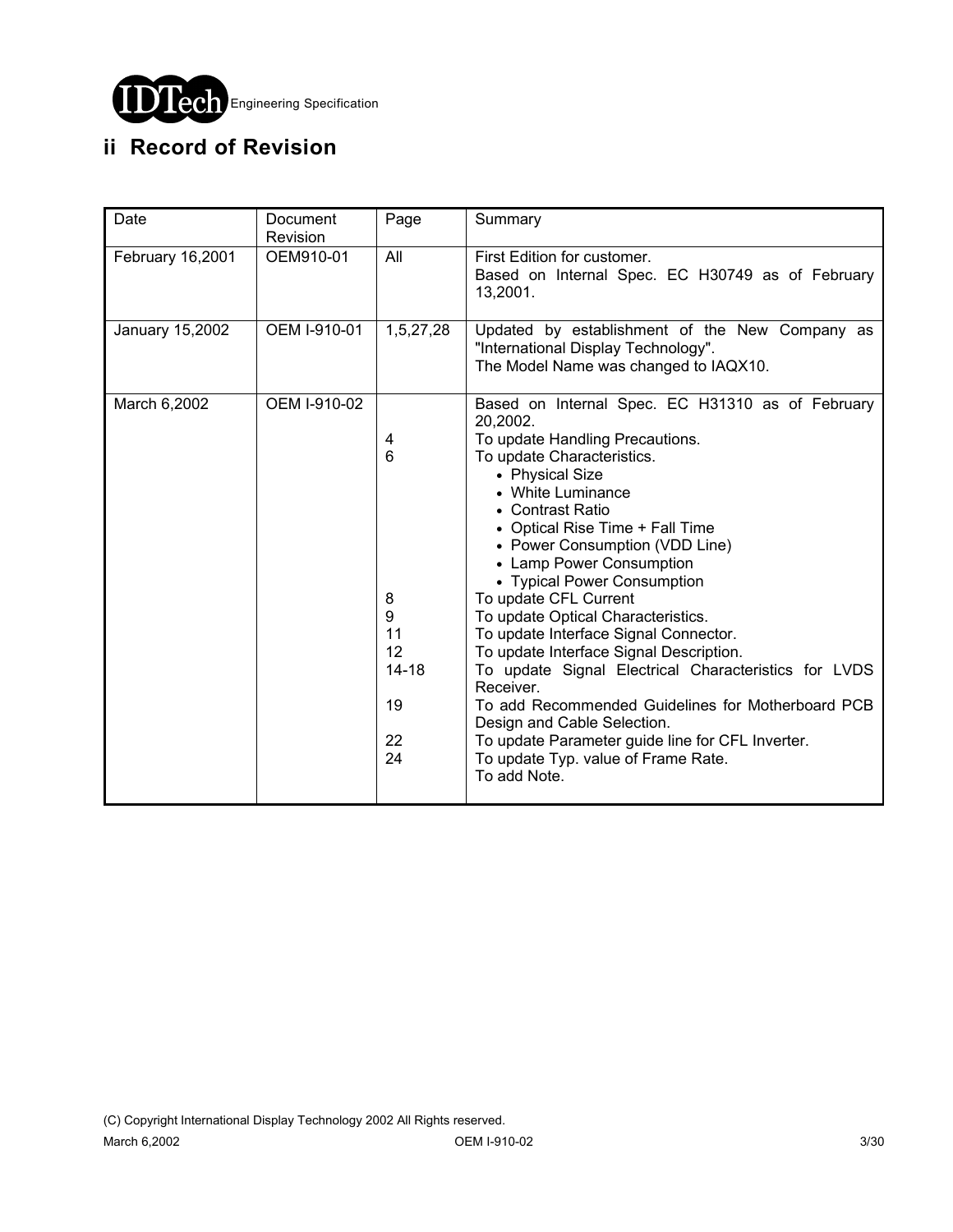

# **1.0 Handling Precautions**

- ! If any signals or power lines deviate from the power on/off sequence, it may cause shorten the life of the LCD module.
- ! The LCD panel and the CFL are made of glass and may break or crack if dropped on a hard surface, so please handle them with care.
- CMOS-ICs are included in the LCD panel. They should be handled with care, to prevent electrostatic discharge.
- ! Do not press the reflector sheet at the back of the LCD module to any directions.
- ! Do not stick the adhesive tape on the reflector sheet at the back of the LCD module.
- ! Please handle care when mount in the system cover. Mechanical damage for lamp cable and for lamp connector may cause safety problems.
- Small amount of materials having no flammability grade is used in the LCD module. The LCD module should be supplied by power complied with requirements of Limited Power Source (2.5, IEC60950 or UL60950), or be applied exemption conditions of flammability requirements (4.7.3.4, IEC60950 or UL60950) in an end product.
- ! The LCD module is designed so that the CFL in it is supplied by Limited Current Circuit (2.4, IEC60950 or UL60950).
- ! The fluorescent lamp in the liquid crystal display(LCD) contains mercury. Do not put it in trash that is disposed of in landfills. Dispose of it as required by local ordinances or regulations.
- Never apply detergent or other liquid directly to the screen.
- Wipe off water drop immediately. Long contact with water may cause discoloration or spots.
- ! When the panel surface is soiled, wipe it with absorbent cotton or other soft cloth; do not use solvents or abrasives.
- ! Do not touch the front screen surface in your system, even bezel.
	- The information contained herein is presented only as a guide for the applications of our products. No responsibility is assumed by International Display Technology for any infringements of patents or other right of the third partied which may result from its use. No license is granted by implication or otherwise under any patent or patent rights of International Display Technology or others. .
	- The information contained herein may be changed without prior notice. It is therefore advisable to contact International Display Technology before proceeding with the design of equipment incorporationg this product. .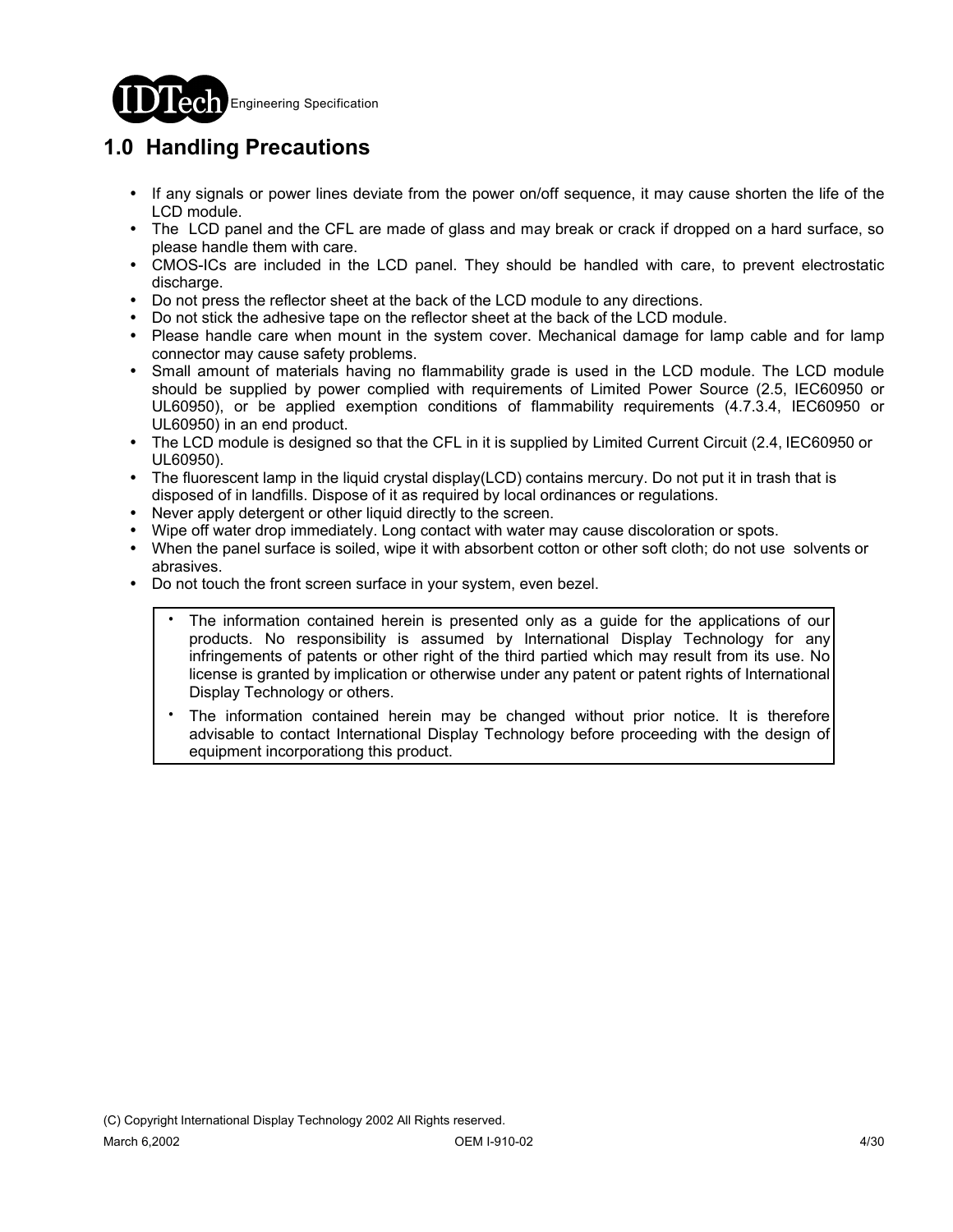

## **2.0 General Description**

This specification applies to the Type 15.0 Color TFT/LCD Module 'IAQX10'.

This module is designed for a display unit of notebook style personal computer.

The screen format and electrical interface are intended to support the QXGA(2048(H) x 1536(V)) screen. Support color is native 262K colors(RGB 6-bit data driver).

All input signals are LVDS(Low Voltage Differential Signaling) interface compatible.

This module does not contain an inverter card for backlight.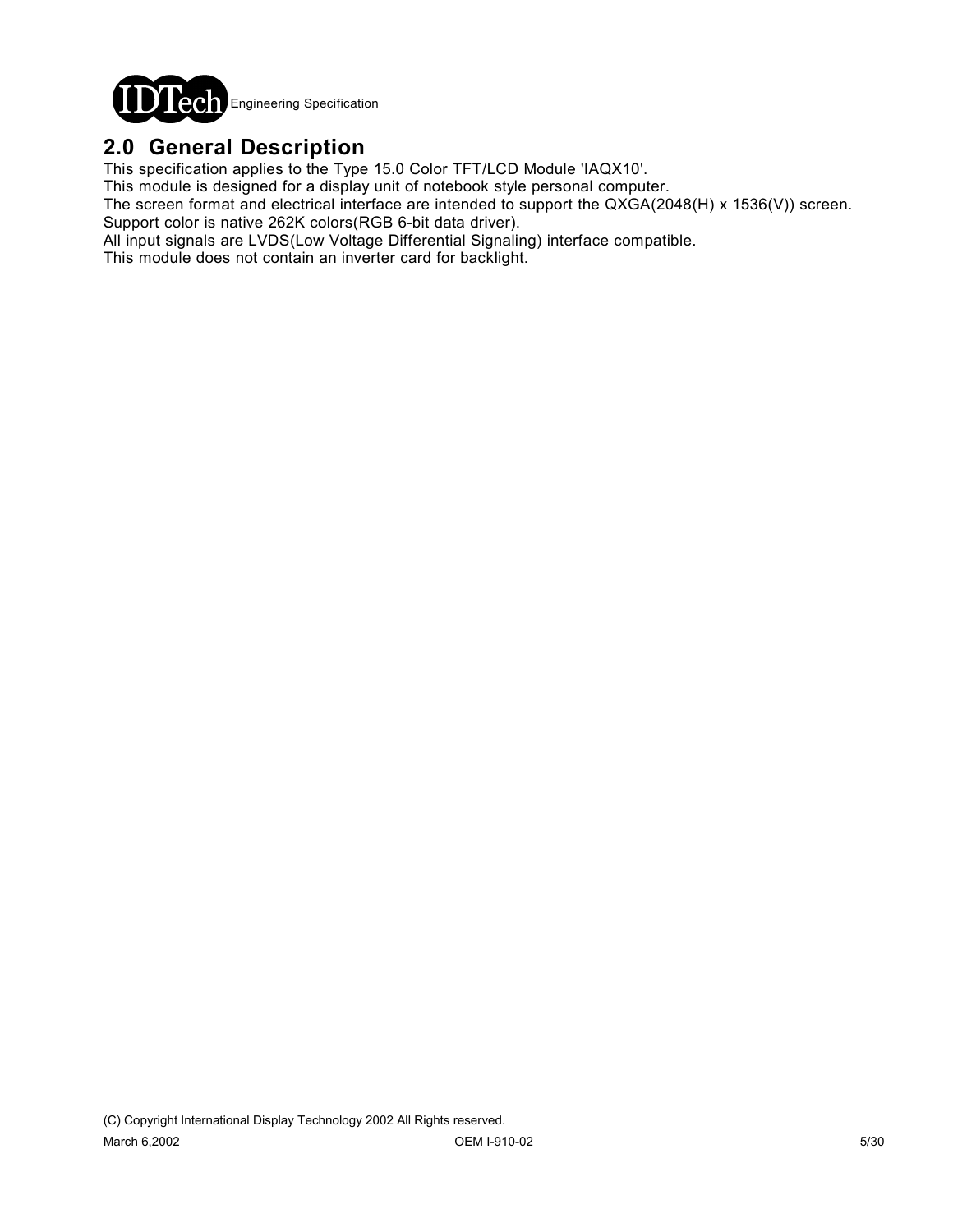

### **2.1 Characteristics**

The following items are characteristics summary on the table under 25 degree C condition:

| <b>CHARACTERISTICS ITEMS</b>                                                                                                     | <b>SPECIFICATIONS</b>                                                                 |  |
|----------------------------------------------------------------------------------------------------------------------------------|---------------------------------------------------------------------------------------|--|
| Screen Diagonal [mm]                                                                                                             | 380                                                                                   |  |
| Pixels H x V                                                                                                                     | 2048(x3) x 1536                                                                       |  |
| Active Area [mm]                                                                                                                 | $304.1(H) \times 228.1(V)$                                                            |  |
| Pixel Pitch [mm]                                                                                                                 | 0.1485(per one triad) x 0.1485                                                        |  |
| Pixel Arrangement                                                                                                                | R, G, B Vertical Stripe                                                               |  |
| Weight [grams]                                                                                                                   | 690 Typ., 725 Max.                                                                    |  |
| Physical Size [mm]                                                                                                               | 317.3(W) x 242.0(H) x 7.2(D) Typ./7.5(D) Max.                                         |  |
| Display Mode                                                                                                                     | Normally Black                                                                        |  |
| <b>Support Color</b>                                                                                                             | Native 262K colors(RGB 6-bit data driver)                                             |  |
| White Luminance [cd/m <sup>2</sup> ]<br>Design Point 1:(ICFL=5.0mA)<br>Design Point 2:(ICFL=7.65mA)                              | (TBD) Typ. (center)<br>150 Typ. (center)                                              |  |
| <b>Contrast Ratio</b>                                                                                                            | $400:1$ Typ.                                                                          |  |
| Optical Rise Time + Fall Time [msec]                                                                                             | 60 Typ., 120 Max.                                                                     |  |
| Nominal Input Voltage VDD [Volt]                                                                                                 | $+3.3$ Typ.                                                                           |  |
| Power Consumption [Watt](VDD Line)                                                                                               | 4.1 Typ., 5.2 Max.                                                                    |  |
| Lamp Power Consumption [Watt]<br>Design Point 1:(ICFL=5.0mA)<br>Design Point 2:(ICFL=7.65mA)                                     | 3.5 Typ., (W/o inverter loss)<br>4.5 Typ., (W/o inverter loss)                        |  |
| <b>Typical Power Consumption [Watt]</b><br>(VDD Line + VCFL Line)<br>Design Point 1:(ICFL=5.0mA)<br>Design Point 2:(ICFL=7.65mA) | (TBD) Typ., (TBD) Max. (W/o inverter loss)<br>8.6 Typ., 10.2 Max. (W/o inverter loss) |  |
| <b>Electrical Interface</b>                                                                                                      | 8 pairs LVDS(Even/Odd R/G/B Data(6bit), 3sync signals, Clock)                         |  |
| Temperature Range [degree C]<br>Operating<br>Storage (Shipping)                                                                  | 0 to $+50$<br>$-20$ to $+60$                                                          |  |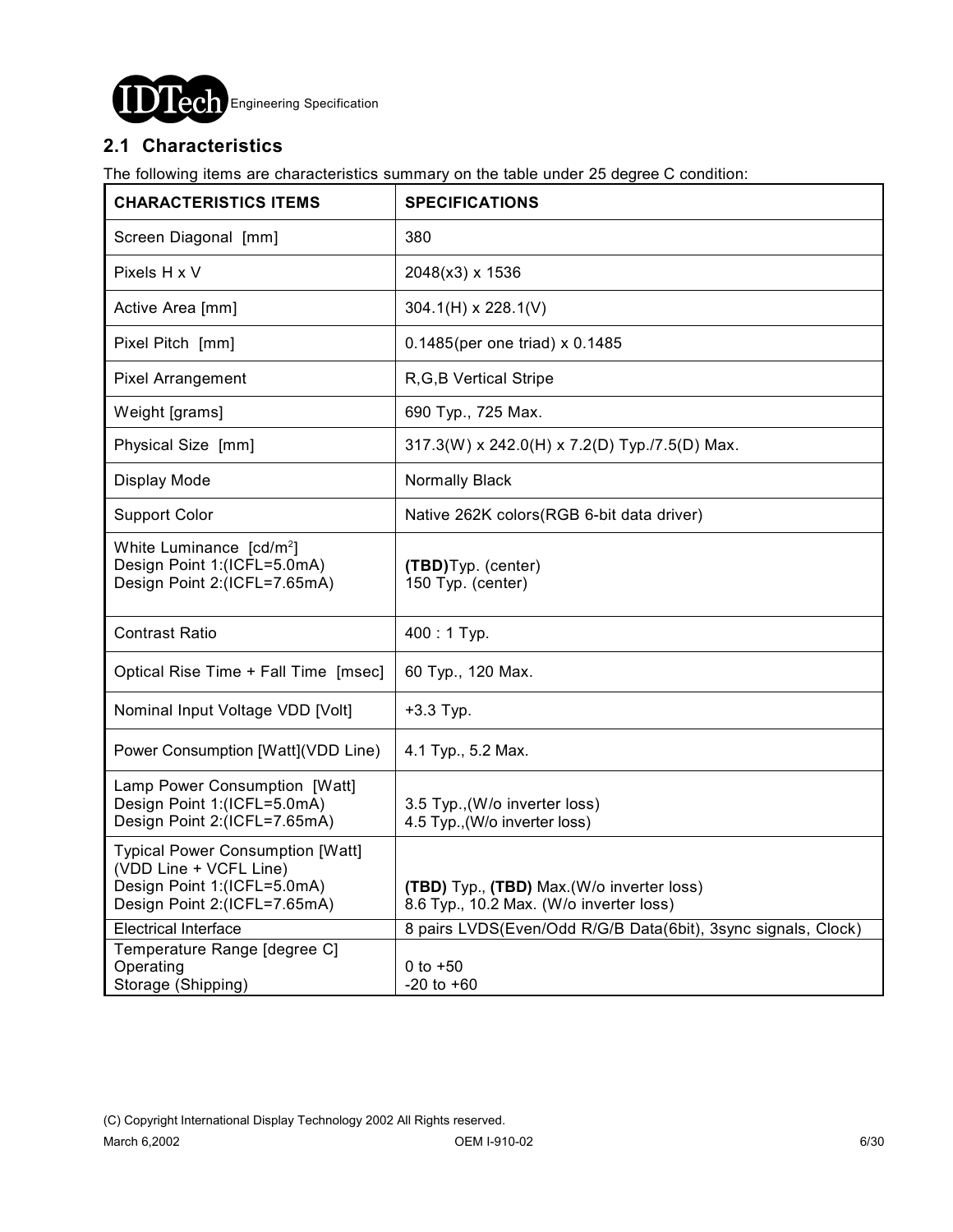

### **2.2 Functional Block Diagram**

The following diagram shows the functional block of this Type 15.0 Color TFT/LCD Module. The first LVDS port transmits even pixels while the second LVDS port transmits odd pixels.

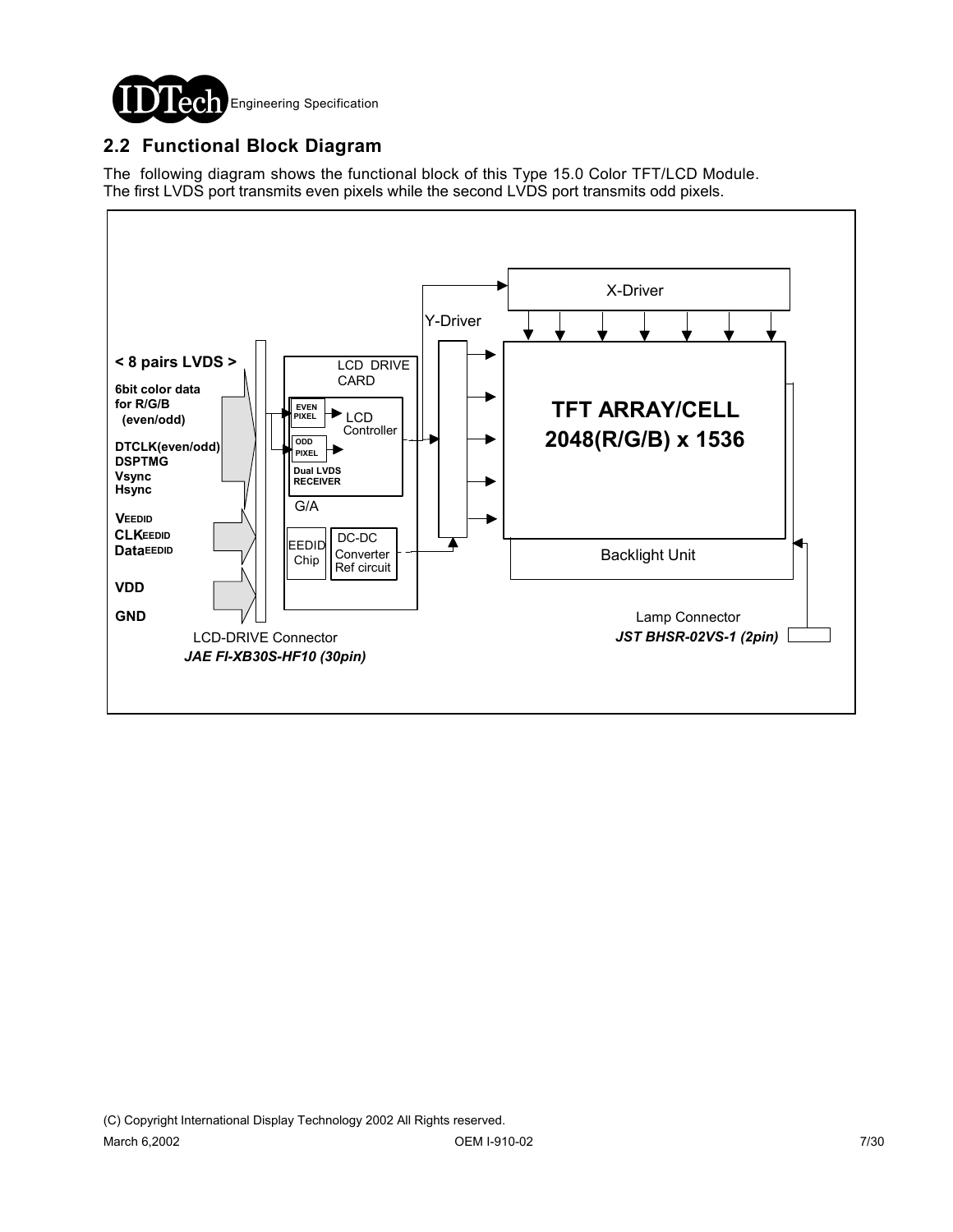

# **3.0 Absolute Maximum Ratings**

Absolute maximum ratings of the module is as follows :

| <b>Item</b>                        | Symbol       | Min                      | Max           | <b>Unit</b> | <b>Conditions</b> |
|------------------------------------|--------------|--------------------------|---------------|-------------|-------------------|
| Logic/LCD Drive Voltage            | <b>VDD</b>   | $-0.3$                   | $+4.0$        | V           |                   |
| Input Signal Voltage               | <b>VIN</b>   | $-0.3$                   | $VDD+0.3$     | V           |                   |
| <b>CFL Ignition Voltage</b>        | Vs           | $\overline{\phantom{a}}$ | $+1,600$      | Vrms        | (Note 2)          |
| <b>CFL Current</b>                 | <b>ICFL</b>  | $\overline{\phantom{a}}$ | $+8.0$        | mAms        |                   |
| <b>CFL Peak Inrush Current</b>     | <b>ICFLP</b> | $\overline{\phantom{a}}$ | 20            | mA          |                   |
| <b>Operating Temperature</b>       | <b>TOP</b>   | $\mathbf{0}$             | $+50$         | deg.C       | (Note 1)          |
| <b>Operating Relative Humidity</b> | <b>HOP</b>   | 8                        | 95            | %RH         | (Note 1)          |
| Storage Temperature                | <b>TST</b>   | $-20$                    | $+60$         | deg.C       | (Note 1)          |
| <b>Storage Relative Humidity</b>   | <b>HST</b>   | 5                        | 95            | %RH         | (Note 1)          |
| Vibration                          |              |                          | 1.5<br>10-200 | Hz<br>G     |                   |
| Shock                              |              |                          | 50<br>18      | G<br>ms     | Rectangle wave    |

**Note 1 :** Maximum Wet-Bulb should be 39 degree C and No condensation.

**Note 2 :** Duration : 50msec Max. Ta=0 degree C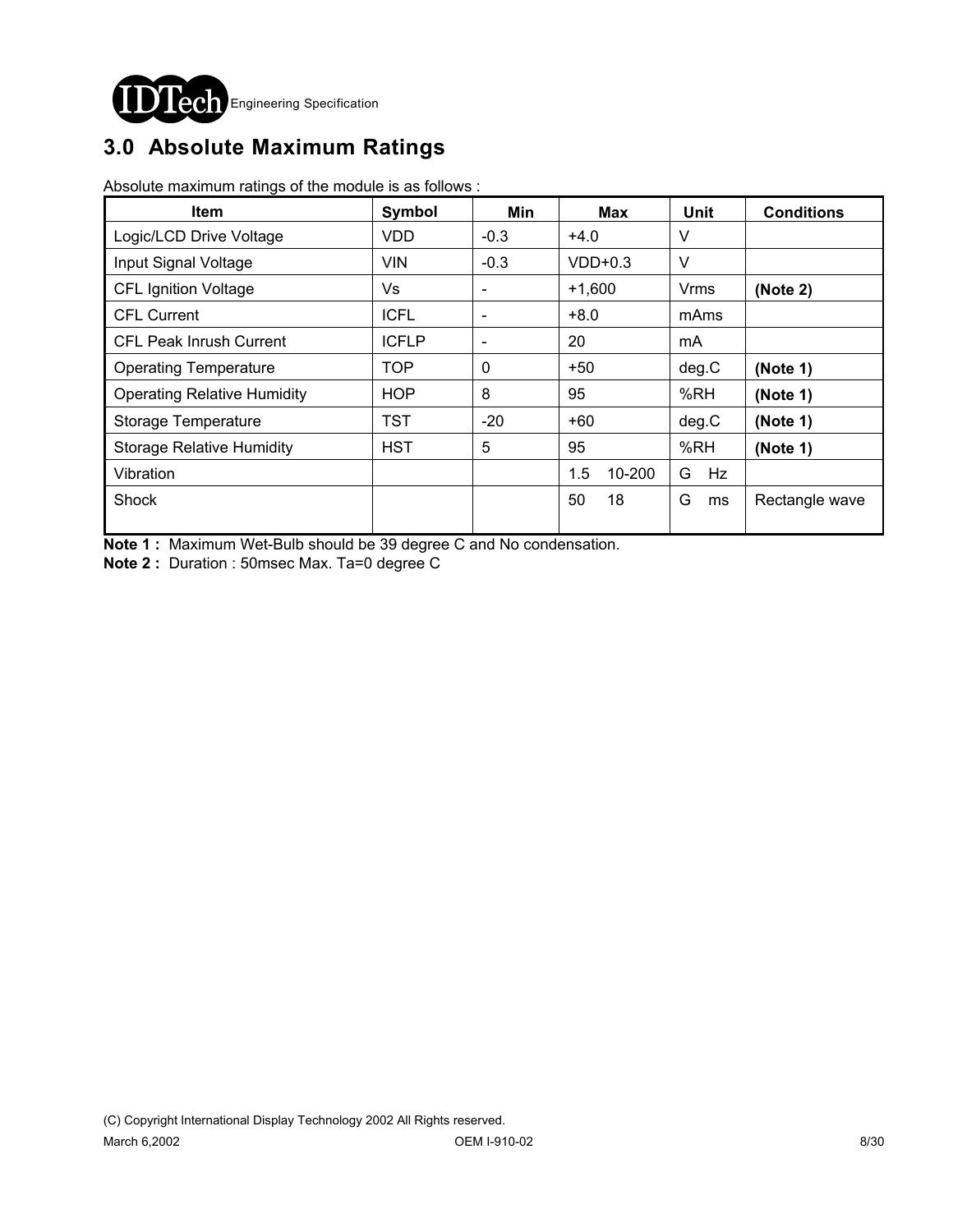

## **4.0 Optical Characteristics**

The optical characteristics are measured under stable conditions as follows under 25 degree C condition:

| Item                                                 | Conditions                         | Specification        |             |
|------------------------------------------------------|------------------------------------|----------------------|-------------|
|                                                      |                                    | Typ.                 | <b>Note</b> |
| <b>Viewing Angle</b>                                 | Horizontal<br>(Right)              | 85                   |             |
| (Degrees)                                            | K≥10<br>(Left)                     | 85                   |             |
|                                                      | Vertical<br>(Upper)                | 85                   |             |
| K:Contrast Ratio                                     | $K \geq 10$<br>(Lower)             | 85                   |             |
| Contrast ratio                                       |                                    | 400                  |             |
| Response Time                                        | Rising                             | 30                   |             |
| (ms)                                                 | Falling                            | 30                   |             |
| Color                                                | Red<br>X                           | 0.569                |             |
| Chromaticity                                         | Red<br>y                           | 0.332                |             |
| (CIE)                                                | Green<br>$\boldsymbol{\mathsf{x}}$ | 0.312                |             |
|                                                      | Green<br>у                         | 0.544                |             |
|                                                      | <b>Blue</b><br>X                   | 0.149                |             |
|                                                      | <b>Blue</b><br>у                   | 0.132                |             |
|                                                      | White<br>X                         | 0.313                |             |
|                                                      | White<br>у                         | 0.329                |             |
| White Luminance (cd/m <sup>2</sup> )<br>ICFL 7.65 mA |                                    | 150 Typ.<br>(center) |             |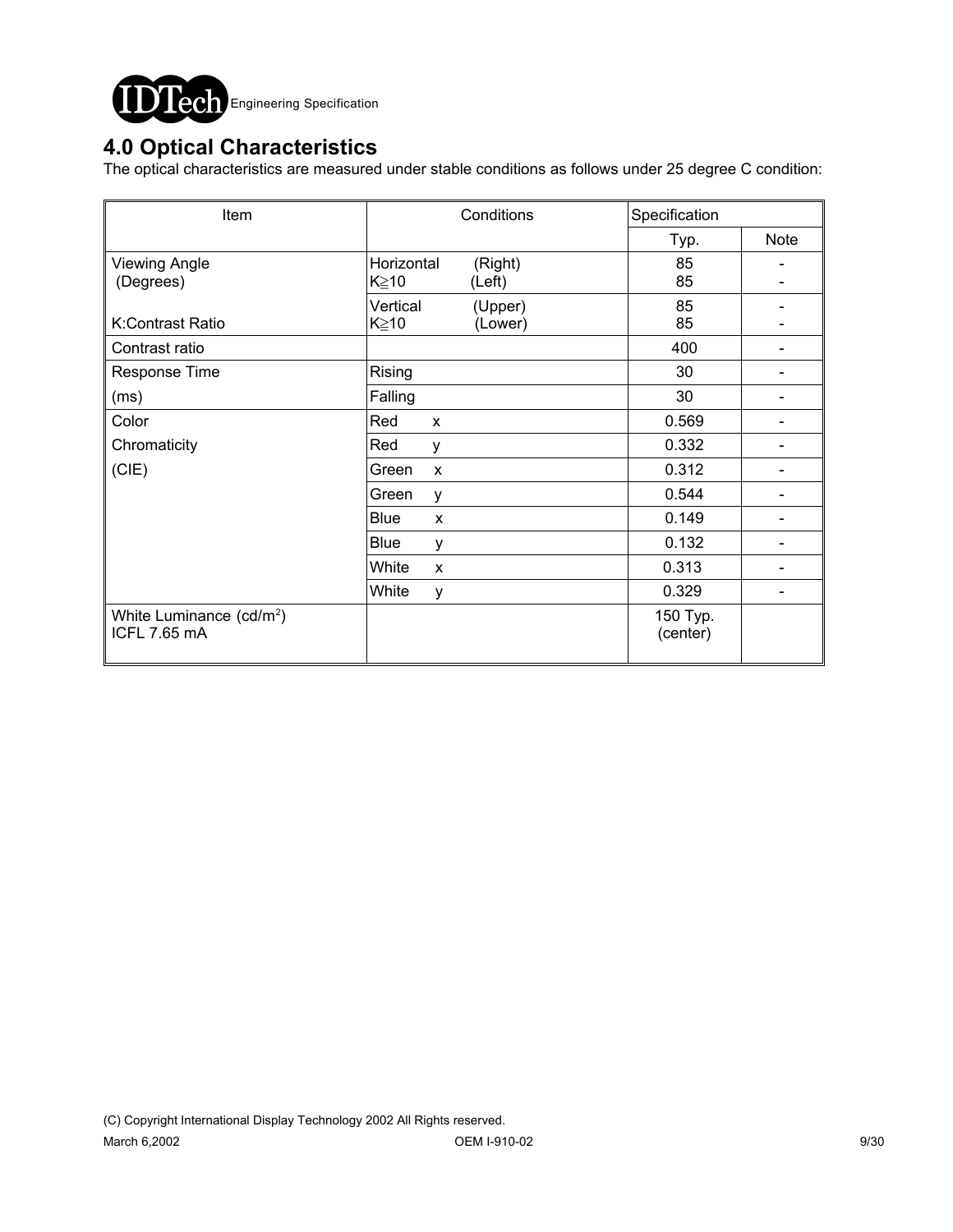

# **5.0 Signal Interface**

### **5.1 Connectors**

Physical interface is described as for the connector on module.

These connectors are capable of accommodating the following signals and will be following components.

| Connector Name / Designation  | For Signal Connector |
|-------------------------------|----------------------|
| Manufacturer                  | JAE.                 |
| Type / Part Number            | FI-XB30S-HF10        |
| Mating Receptacle Manufacture | JAE.                 |
| Mating Receptacle/Part Number | FI-X30M              |

| Connector Name / Designation | For Lamp Connector |
|------------------------------|--------------------|
| Manufacturer                 | JST                |
| Type / Part Number           | <b>BHSR-02VS-1</b> |
| Mating Type / Part Number    | SM02B-BHSS-1       |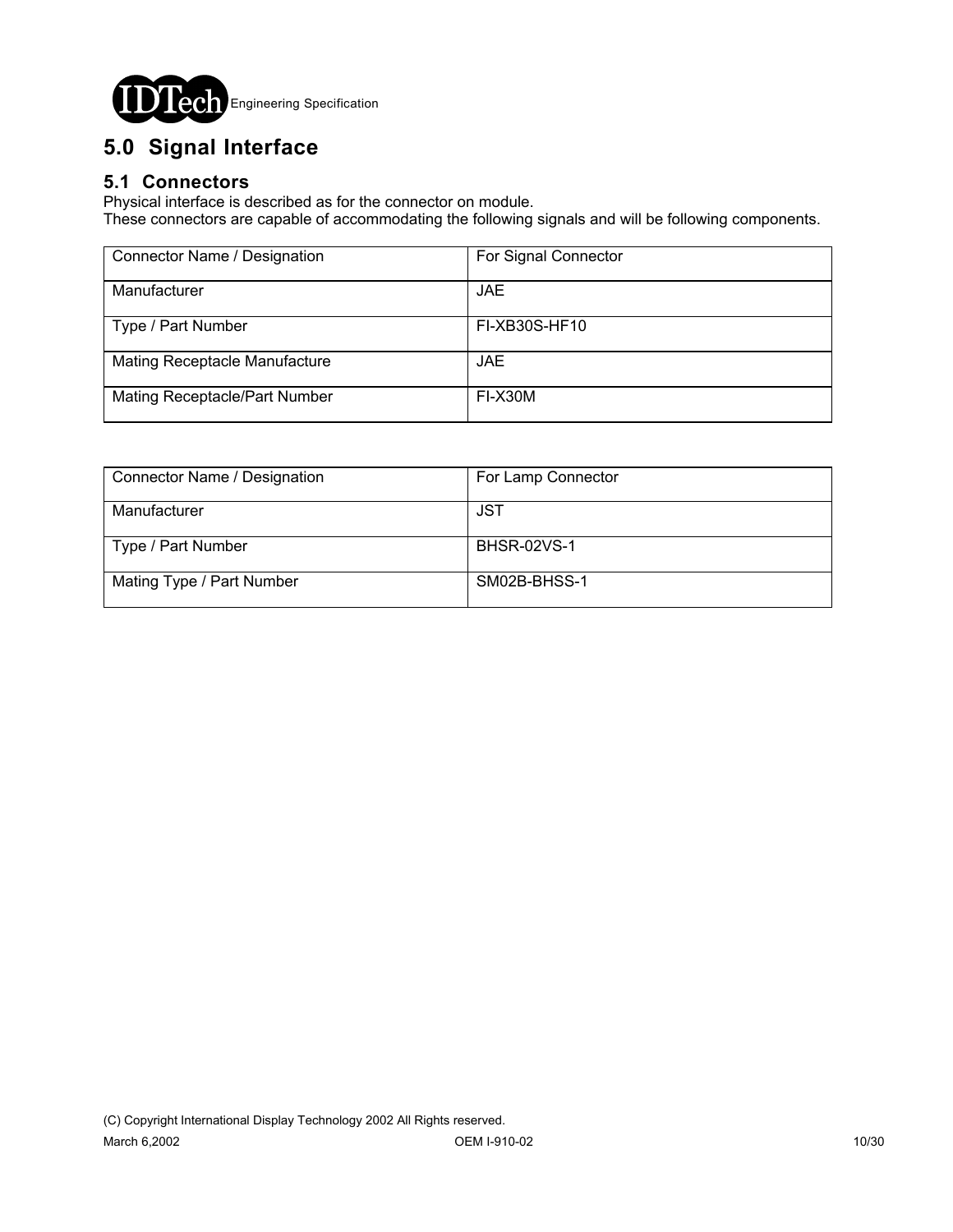

### **5.2 Interface Signal Connector**

| Pin $#$         | Signal Name                      | Pin# | Signal Name |
|-----------------|----------------------------------|------|-------------|
| 1               | <b>GND</b>                       | 16   | <b>GND</b>  |
| $\overline{2}$  | <b>VDD</b>                       | 17   | ReCLKIN-    |
| 3               | <b>VDD</b>                       | 18   | ReCLKIN+    |
| 4               | $V_{EEDID}$ (Note 2,3)           | 19   | <b>GND</b>  |
| 5               | Reserved (Note 1)                | 20   | RoIN0-      |
| 6               | $CLKEEDID$ (Note 2,4)            | 21   | RoIN0+      |
| $\overline{7}$  | Data <sub>EEDID</sub> (Note 2,4) | 22   | <b>GND</b>  |
| 8               | ReIN0-                           | 23   | RoIN1-      |
| 9               | ReIN0+                           | 24   | RoIN1+      |
| 10 <sup>°</sup> | <b>GND</b>                       | 25   | <b>GND</b>  |
| 11              | ReIN1-                           | 26   | RoIN2-      |
| 12              | ReIN1+                           | 27   | RoIN2+      |
| 13              | <b>GND</b>                       | 28   | <b>GND</b>  |
| 14              | ReIN2-                           | 29   | RoCLKIN-    |
| 15              | ReIN <sub>2</sub> +              | 30   | RoCLKIN+    |

#### **Note :**

1. 'Reserved' pins are not allowed to connect any other line.

- 2. This LCD Module complies with "VESA ENHANCED EXTENDED DISPLAY IDENTIFICATION DATA STANDARD Release A, Revision 1" and supports "EEDID version 1.3". This module uses Serial EEPROM BR24C02FV (ROHM) or compatible as a EEDID function.
- 3. VEEDID power source shall be the current limited circuit which has not exceeding 1A. (Reference Document : "Enhanced Display Data Channel (E-DDCTM) Proposed Standard", VESA)

4. Both CLKEEDID line and DataEEDID line are pulled-up with 10K ohm resistor to VEEDID power source line at LCD panel, respectively.

Voltage levels of all input signals are LVDS compatible (except VDD,EEDID). Refer to "Signal Electrical Characteristics for LVDS(\*)", for voltage levels of all input signals.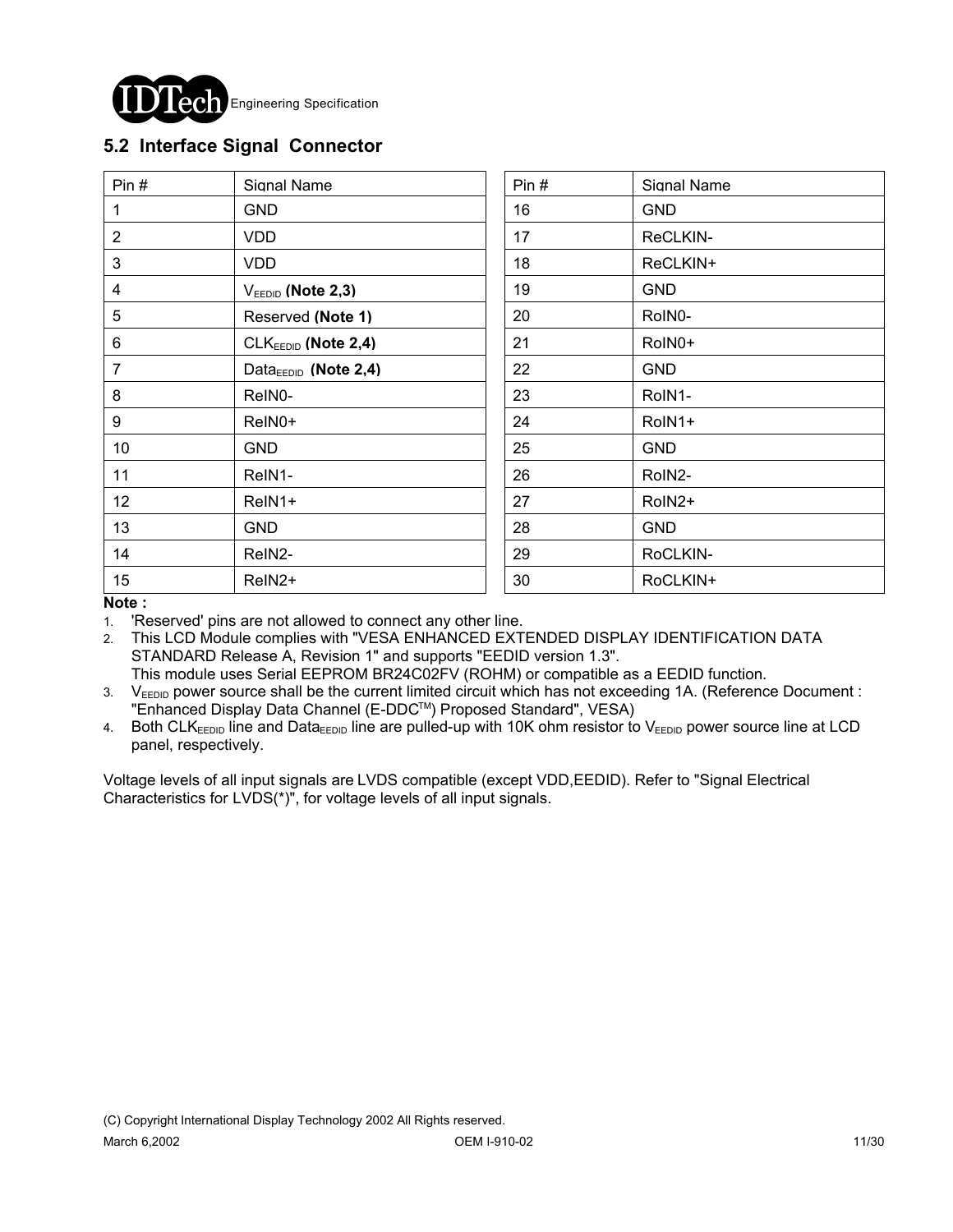

### **5.3 Interface Signal Description**

The module uses a pair of LVDS receiver SN75LVDS86(Texas Instruments) compatible. LVDS is a differential signal technology for LCD interface and high speed data transfer device. Transmitter shall be SN75LVDS84/85 or compatible.

| PIN#            | <b>SIGNAL</b><br><b>NAME</b> | Description                                                              |
|-----------------|------------------------------|--------------------------------------------------------------------------|
|                 |                              |                                                                          |
| 1               | <b>GND</b>                   | Ground                                                                   |
| $\overline{2}$  | <b>VDD</b>                   | +3.3V Power Supply                                                       |
| $\overline{3}$  | <b>VDD</b>                   | +3.3V Power Supply                                                       |
| 4               | VEEDID                       | EEDID 3.3V Power Supply                                                  |
| $\overline{5}$  | Reserved                     | Reserved                                                                 |
| 6               | <b>CLKEEDID</b>              | <b>EEDID Clock</b>                                                       |
| $\overline{7}$  | $Data_{EEDID}$               | <b>EEDID Data</b>                                                        |
| 8               | ReIN0-                       | Negative LVDS differential data input (Even R0-R5, G0)                   |
| $\overline{9}$  | ReIN0+                       | Positive LVDS differential data input (Even R0-R5, G0)                   |
| 10              | <b>GND</b>                   | Ground                                                                   |
| $\overline{11}$ | ReIN1-                       | Negative LVDS differential data input (Even G1-G5, B0-B1)                |
| 12              | ReIN1+                       | Positive LVDS differential data input (Even G1-G5, B0-B1)                |
| 13              | <b>GND</b>                   | Ground                                                                   |
| 14              | ReIN2-                       | Negative LVDS differential data input (Even B2-B5, HSYNC, VSYNC, DSPTMG) |
| $\overline{15}$ | ReIN <sub>2</sub> +          | Positive LVDS differential data input (Even B2-B5, HSYNC, VSYNC, DSPTMG) |
| 16              | <b>GND</b>                   | Ground                                                                   |
| $\overline{17}$ | ReCLKIN-                     | Negative LVDS differential clock input (Even)                            |
| $\overline{18}$ | ReCLKIN+                     | Positive LVDS differential clock input (Even)                            |
| $\overline{19}$ | <b>GND</b>                   | Ground                                                                   |
| $\overline{20}$ | RoIN0-                       | Negative LVDS differential data input (Odd R0-R5, G0)                    |
| 21              | RoIN0+                       | Positive LVDS differential data input (Odd R0-R5, G0)                    |
| 22              | <b>GND</b>                   | Ground                                                                   |
| 23              | RoIN1-                       | Negative LVDS differential data input (Odd G1-G5, B0-B1)                 |
| 24              | RoIN1+                       | Positive LVDS differential data input (Odd G1-G5, B0-B1)                 |
| 25              | <b>GND</b>                   | Ground                                                                   |
| 26              | RoIN2-                       | Negative LVDS differential data input (Odd B2-B5)                        |
| $\overline{27}$ | RoIN2+                       | Positive LVDS differential data input (Odd B2-B5)                        |
| 28              | <b>GND</b>                   | Ground                                                                   |
| 29              | RoCLKIN-                     | Negative LVDS differential clock input (Odd)                             |
| 30              | RoCLKIN+                     | Positive LVDS differential clock input (Odd)                             |

#### **Note :**

Input signals of odd and even clock shall be the same timing.

The module uses a 100ohm resistor between positive and negative data lines of each receiver input.

Even : First Pixel data

Odd : Second Pixel Data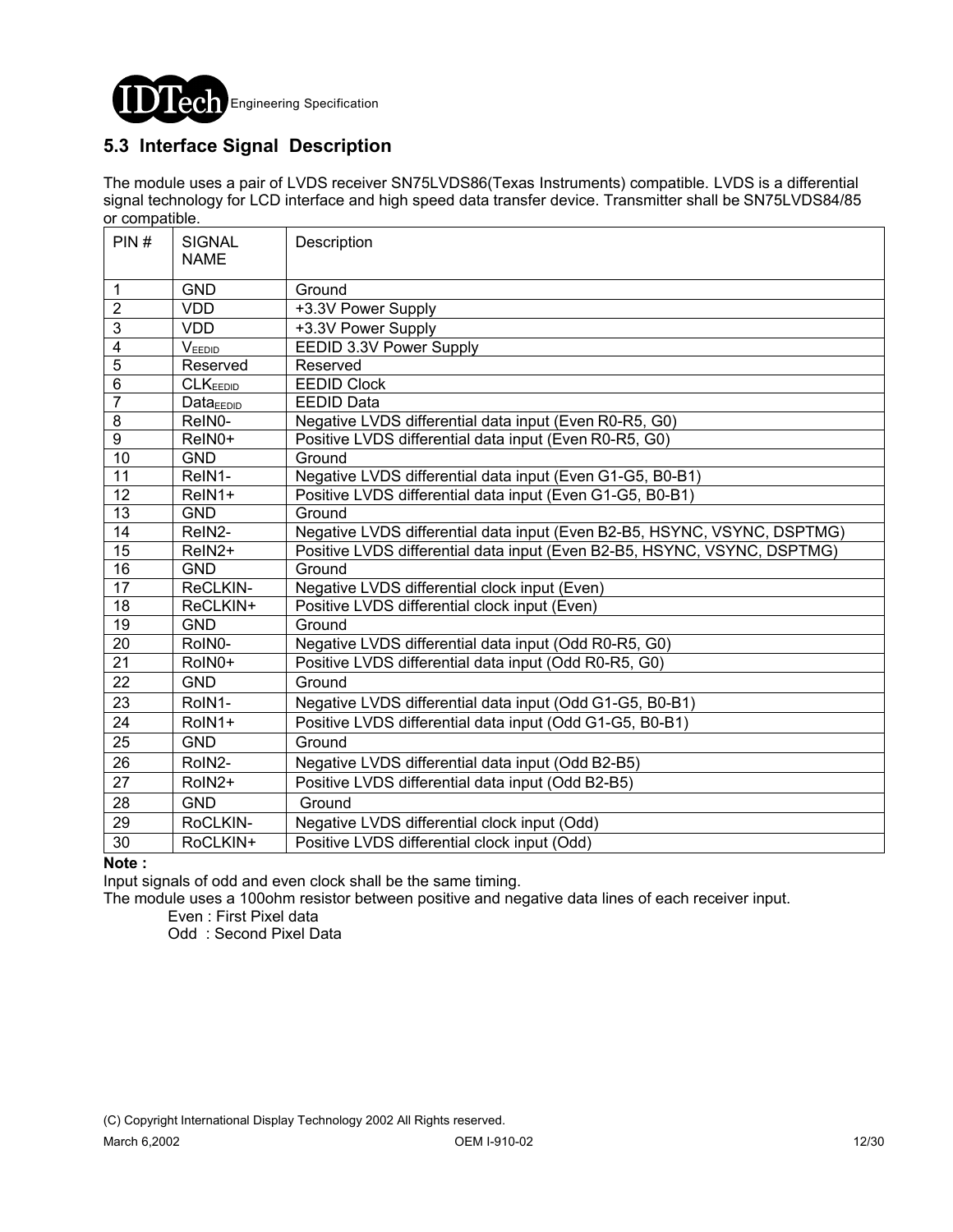

| <b>SIGNAL NAME</b>    | Description                                                                                |
|-----------------------|--------------------------------------------------------------------------------------------|
| $+$ RED 5             | RED Data 5 (MSB)                                                                           |
| +RED 4                | RED Data 4                                                                                 |
| +RED 3                | RED Data 3                                                                                 |
| $+$ RED 2             | RED Data 2                                                                                 |
| $+$ RED 1             | RED Data 1                                                                                 |
| $+$ RED $0$           | RED Data 0 (LSB)                                                                           |
| (EVEN/ODD)            | Red-pixel Data: Each red pixel's brightness data consists of these 6 bits pixel data.      |
| +GREEN 5              | <b>GREEN Data 5 (MSB)</b>                                                                  |
| +GREEN 4              | <b>GREEN Data 4</b>                                                                        |
| +GREEN 3              | <b>GREEN Data 3</b>                                                                        |
| +GREEN 2              | <b>GREEN Data 2</b>                                                                        |
| +GREEN 1              | <b>GREEN Data 1</b>                                                                        |
| +GREEN 0              | GREEN Data 0 (LSB)                                                                         |
| (EVEN/ODD)            |                                                                                            |
|                       | Green-pixel Data: Each green pixel's brightness data consists of these 6 bits pixel data.  |
| +BLUE 5               | BLUE Data 5 (MSB)                                                                          |
| +BLUE 4               | <b>BLUE Data 4</b>                                                                         |
| +BLUE 3               | <b>BLUE Data 3</b>                                                                         |
| +BLUE 2               | <b>BLUE Data 2</b>                                                                         |
| +BLUE 1               | <b>BLUE Data 1</b>                                                                         |
| +BLUE 0<br>(EVEN/ODD) | BLUE Data 0 (LSB)                                                                          |
|                       |                                                                                            |
|                       | Blue-pixel Data: Each blue pixel's brightness data consists of these 6 bits pixel data.    |
| -DTCLK                | Data Clock: The typical frequency is 82.125MHz.                                            |
| (EVEN/ODD)            | The signal is used to strobe the pixel +data and the +DSPTMG                               |
| +DSPTMG               | Display Timing:                                                                            |
|                       | When the signal is high, the pixel data shall be valid to be displayed.                    |
| <b>VSYNC</b>          | Vertical Sync: This signal is synchronized with -DTCLK. Both active high/low signals are   |
|                       | acceptable.                                                                                |
| <b>HSYNC</b>          | Horizontal Sync: This signal is synchronized with -DTCLK. Both active high/low signals are |
|                       | acceptable.                                                                                |
| <b>VDD</b>            | Power Supply                                                                               |
| <b>GND</b>            | Ground                                                                                     |
| $V_{\text{EEDID}}$    | <b>EEDID Power Supply</b>                                                                  |
| CLK <sub>EEDID</sub>  | <b>EEDID Clock</b>                                                                         |
| Data <sub>EDID</sub>  | <b>EEDID Data</b>                                                                          |

Note : Output signals except V<sub>EEDID</sub>, CLK<sub>EEDID</sub> and Data<sub>EEDID</sub> from any system shall be Hi-Z state when VDD is off.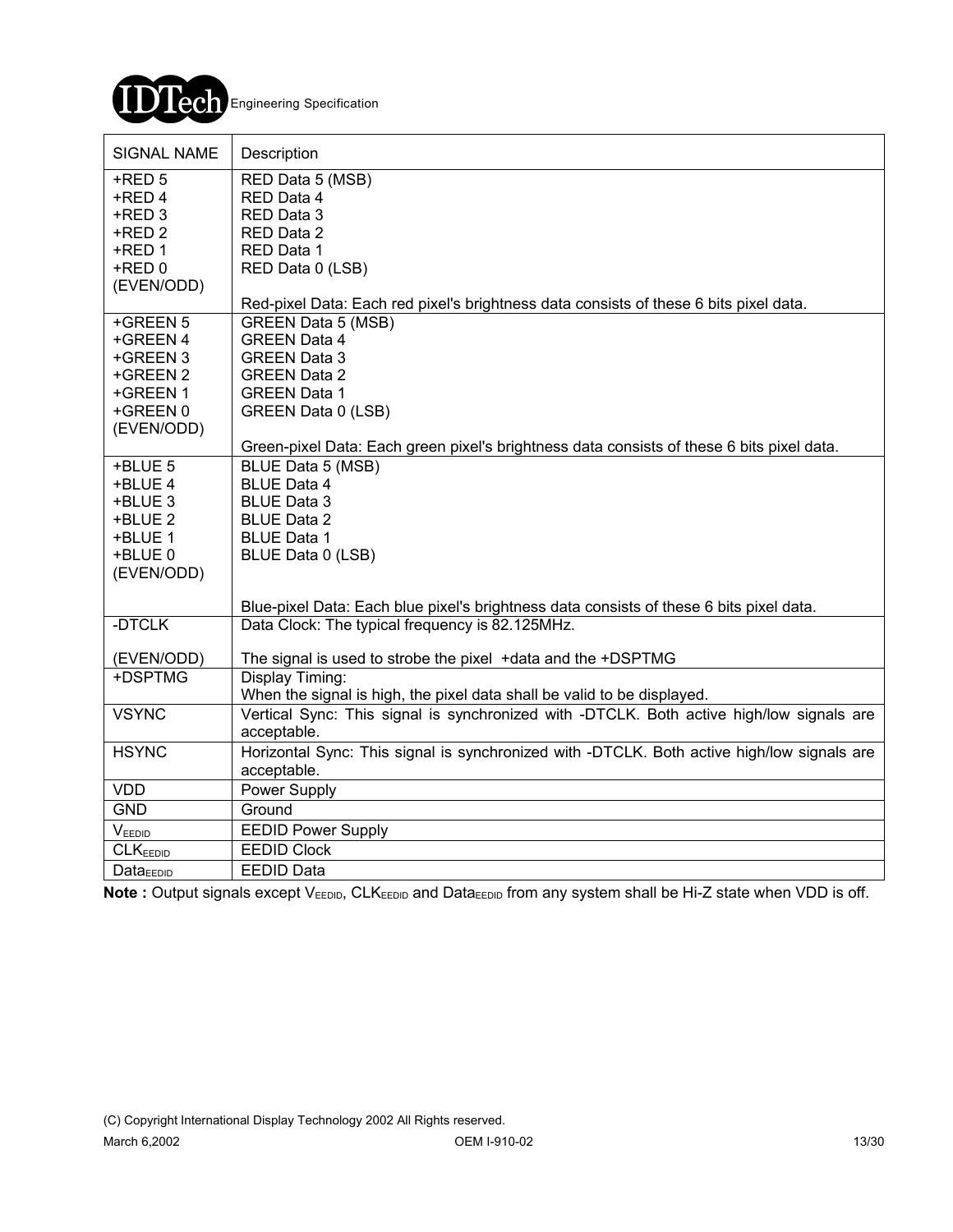

## **5.4 Interface Signal Electrical Characteristics**

### **5.4.1 Signal Electrical Characteristics for LVDS Receiver**

Table. Electrical Characteristics

| Parameter                            | Symbol       | Min                              | Max                     | unit | Conditions    |
|--------------------------------------|--------------|----------------------------------|-------------------------|------|---------------|
| Differential Input High Threshold    | Vth          |                                  | $+100$                  | [mV] | $Vcm=+1.2V$   |
| Differential Input Low Threshold     | Vtl          | $-100$                           |                         | [mV] | $Vcm=+1.2V$   |
| Magnitude Differential Input Voltage | <b>IVidl</b> | 100                              | 600                     | [mV] |               |
| Common Mode Input Voltage            | Vic          | $0.825 + \frac{ \text{Vid} }{2}$ | $2.0 - \frac{ Vid }{2}$ | [V]  | Vth-Vtl=200mV |
| Common Mode Voltage Offset           | $\wedge$ Vcm | -50                              | $+50$                   | [mV] | Vth-Vtl=200mV |

**Note :** 

. Input signals shall be low or Hi-Z state when VDD is off.

All electrical characteristics for LVDS signal are defined and shall be measured at the interface connector of LCD (see Figure Measurement system).

Figure . Voltage Definitions

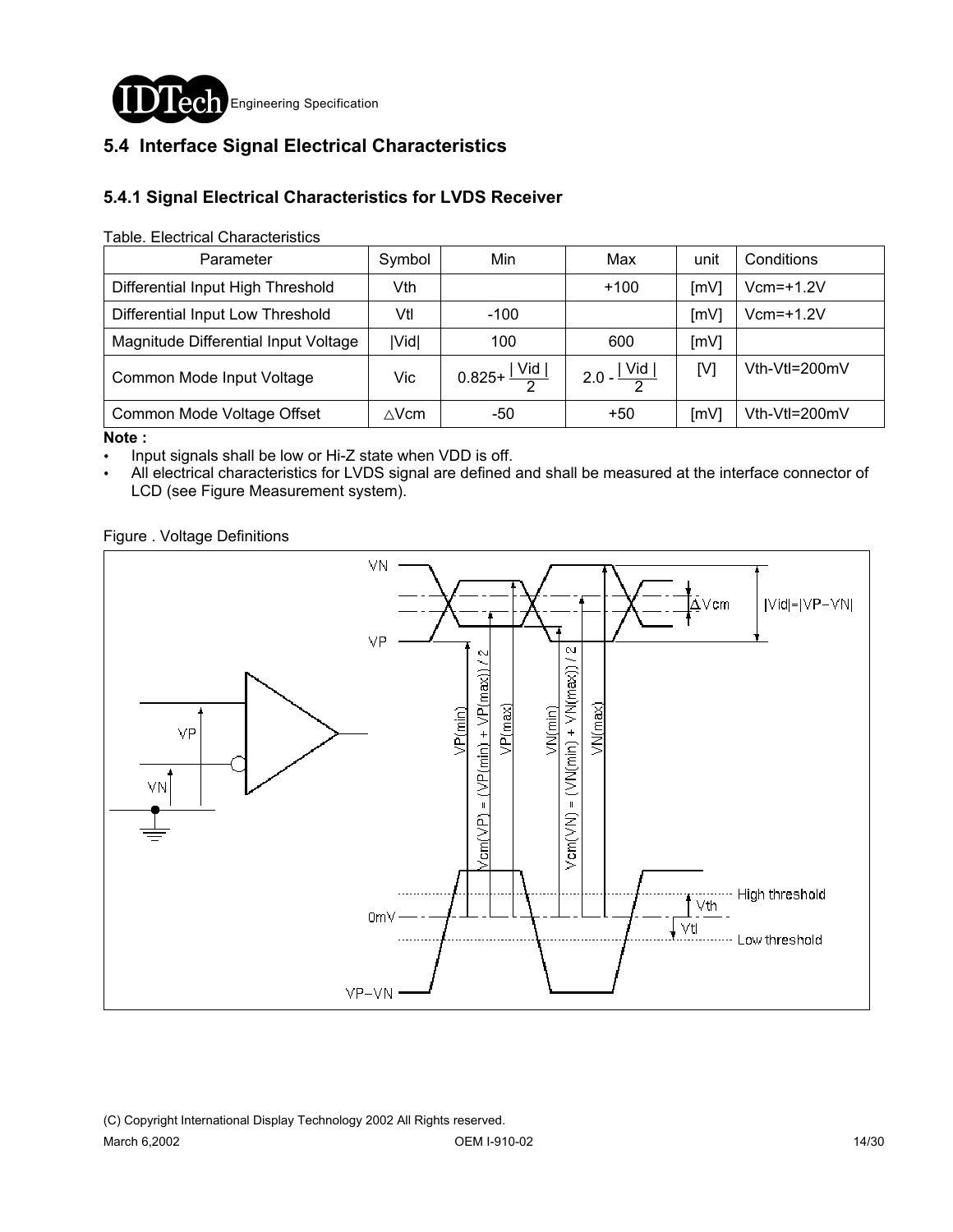

Figure. Measurement system

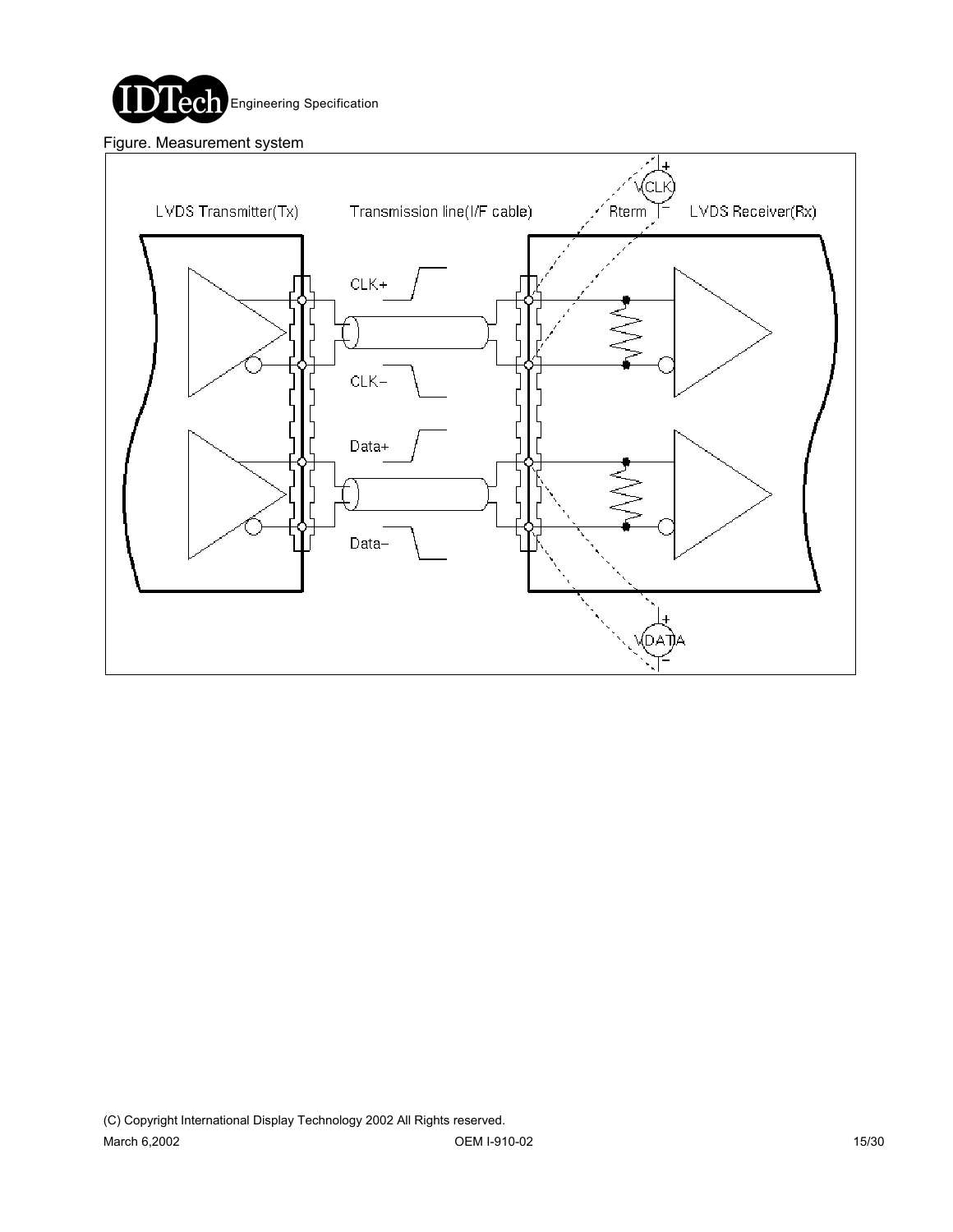

#### Table. Switching Characteristics

| Parameter                            | Symbol | Min    | Typ    | Max    | Unit       | Conditions                                                       |
|--------------------------------------|--------|--------|--------|--------|------------|------------------------------------------------------------------|
| <b>Clock Frequency</b>               | fc     | (TBD)  | 82.125 | (TBD)  | <b>MHz</b> |                                                                  |
| Cycle Time                           | tc     | (TBD)  | 12.2   | (TBD)  | ns         |                                                                  |
| Data Setup Time (Note2)              | Tsu    | 500    |        |        | ps         | $fc = 82.125 MHz$ ,                                              |
| Data Hold Time (Note2)               | Thd    | 500    |        |        | ps         | $tCCJ < 50$ ps,<br>Vth-Vtl=200mV,<br>Vcm=1.2V, $\triangle$ Vcm=0 |
| Cycle-to-cycle jitter(Note 3)        | tCCJ   | $-150$ |        | $+150$ | ps         |                                                                  |
| <b>Cycle Modulation Rate(Note 4)</b> | tCJavg |        |        | 20     | ps/clk     |                                                                  |

**Note 1:** All values are at VDD=3.3V, Ta=25 degree C.

**Note 2:** See figure "Timing Definition" and "Timing Definition(detail A)" for definition.

- **Note 3:** Jitter is the magnitude of the change in input clock period.
- **Note 4:** This specification defines maximum average cycle modulation rate in peak-to-peak transition within any 100 clock cycles.

 This specification is applied only if input clock peak jitter within any 100 clock cycles is greater than 300ps.

Figure . Timing Definition (Even)

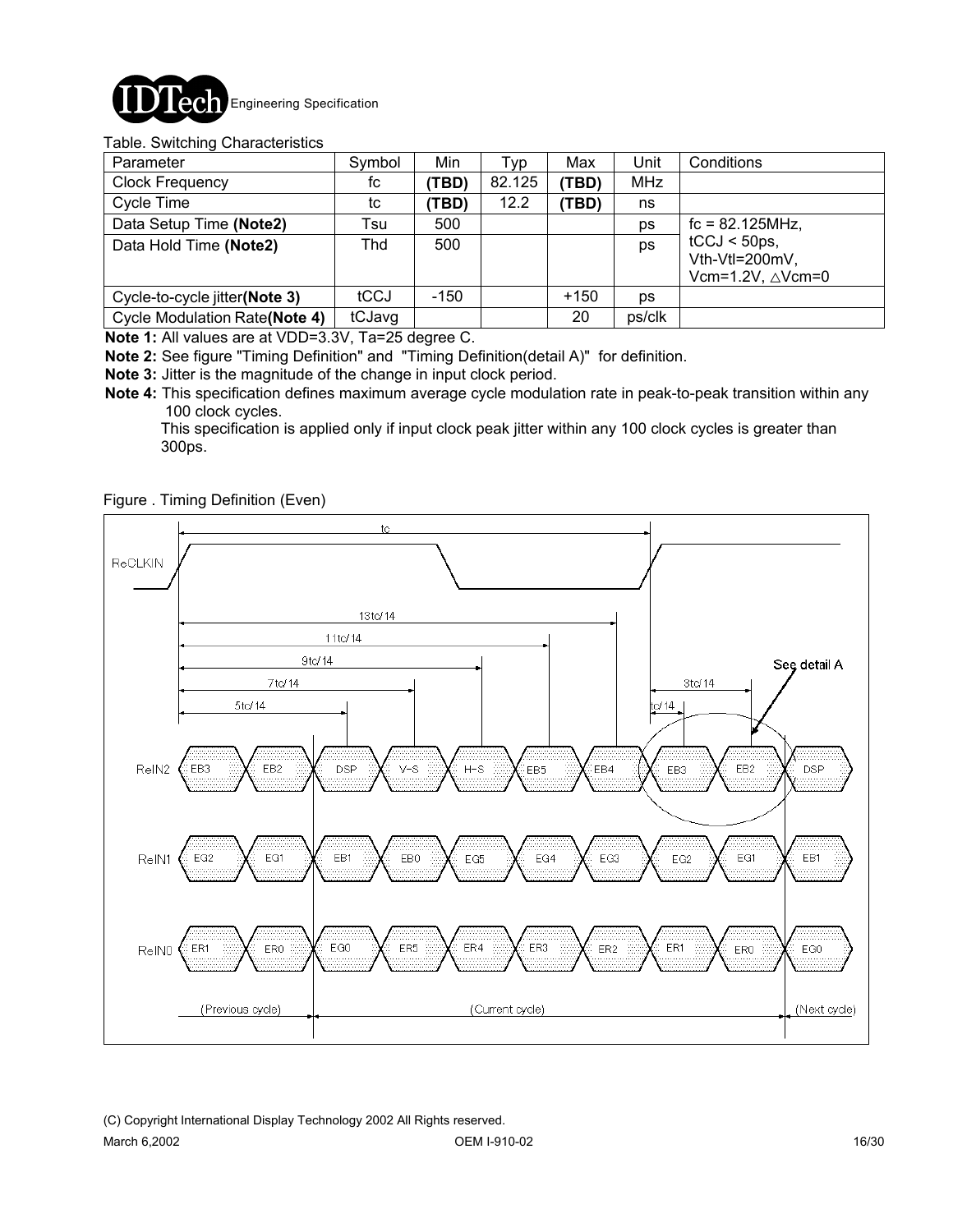

#### Figure . Timing Definition (Odd)

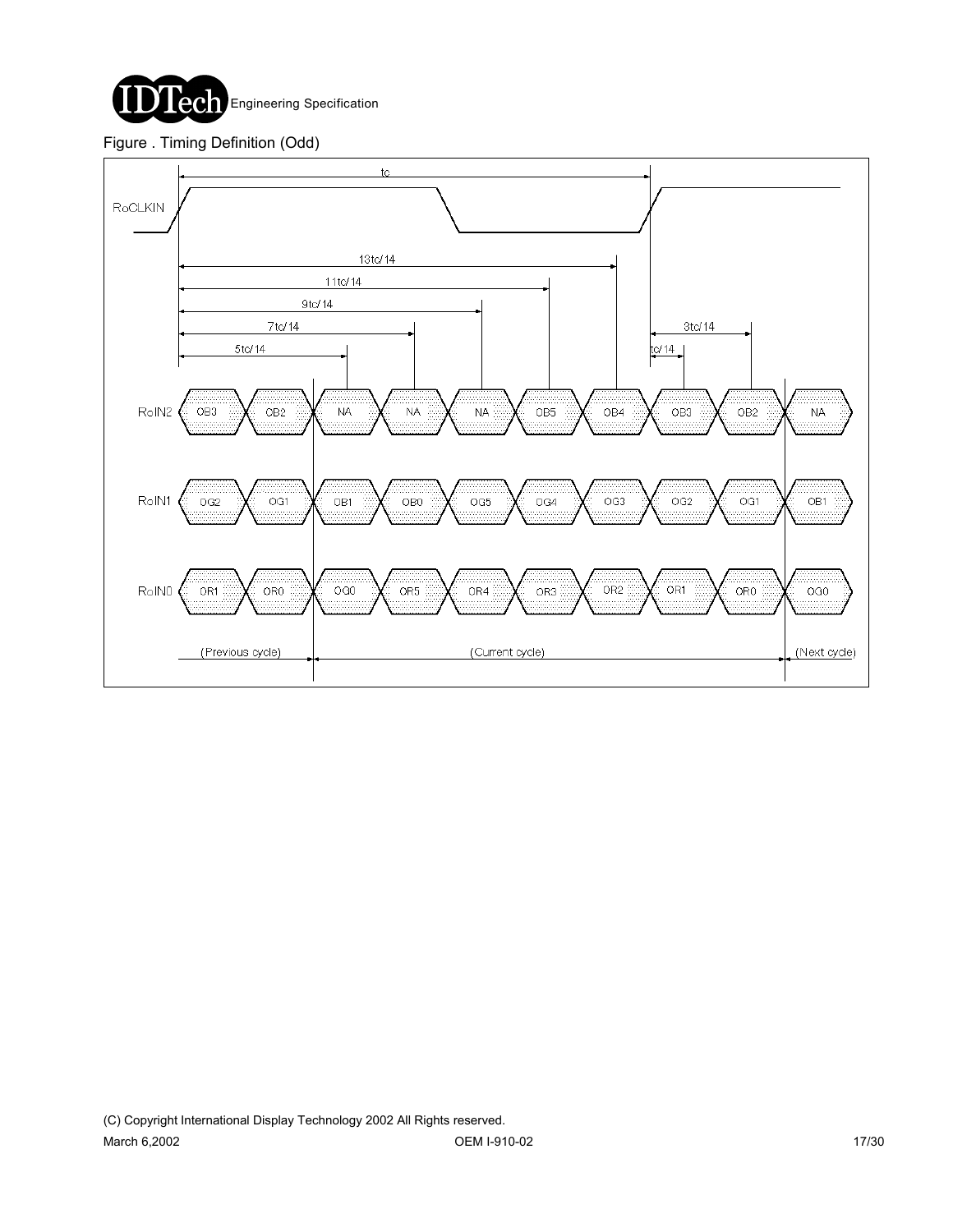

#### Figure . Timing Definition(detail A)



Note: Tsu and Thd are internal data sampling window of receiver. Trskm is the system skew margin; i.e., the sum of cable skew, source clock jitter, and other inter-symbol interference, shall be less than Trskm.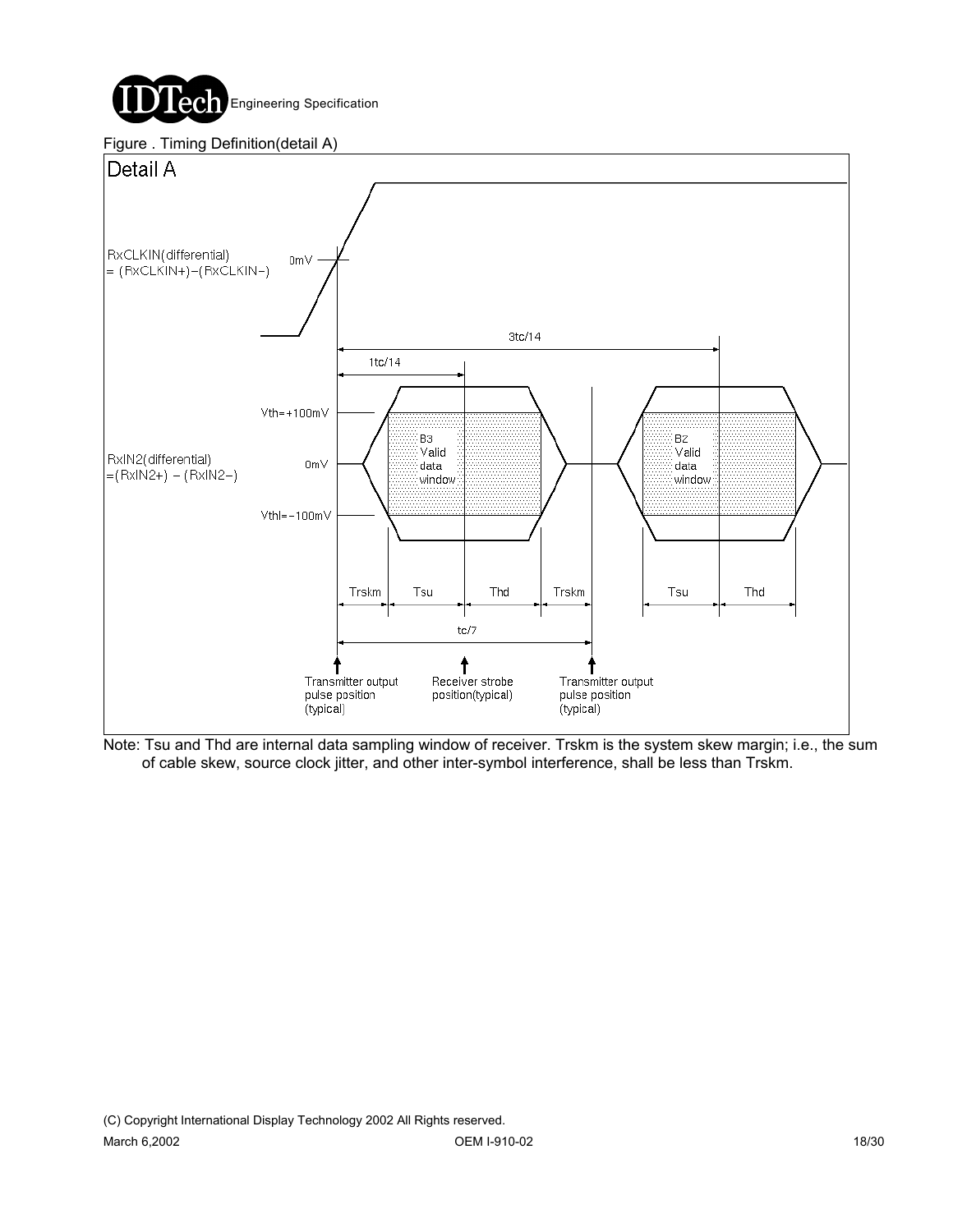

### **5.4.2 LVDS Receiver Internal Circuit**



Below figure shows the internal block diagram of the LVDS receiver.

#### **5.4.3 Recommended Guidelines for Motherboard PCB Design and Cable Selection**

Following the suggestions below will help to achieve optimal results.

- ! Use controlled impedance media for LVDS signals. They should have a matched differential impedance of 100ohm.
- ! Match electrical lengths between traces to minimize signal skew.
- Isolate TTL signals from LVDS signals.
- ! For cables, twisted pair, twinax, or flex circuit with close coupled differential traces are recommended.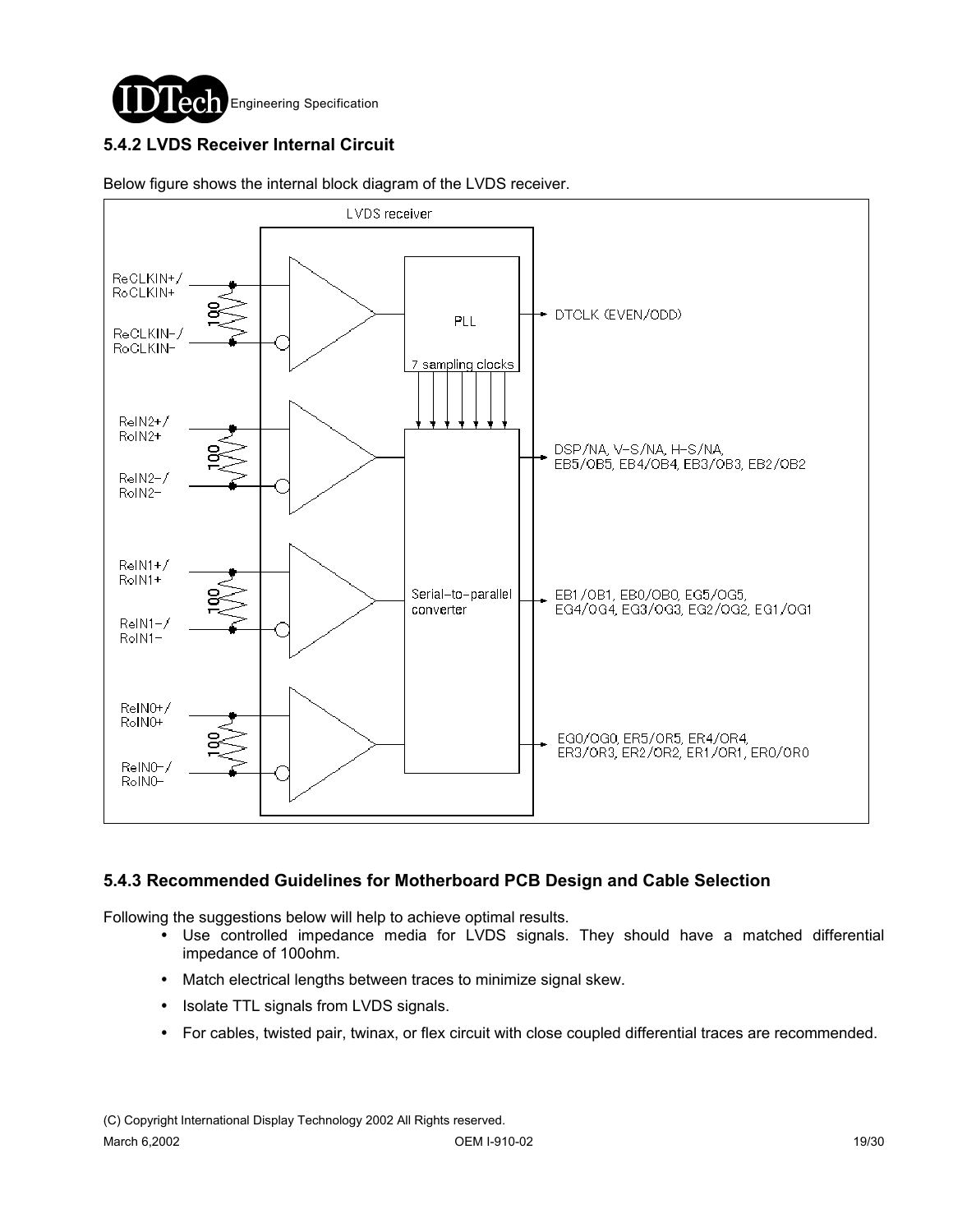

## **5.5 Signal for Lamp Connector**

| Pin# | <b>Signal Name</b> |
|------|--------------------|
|      | Lamp High Voltage  |
|      | Lamp Low Voltage   |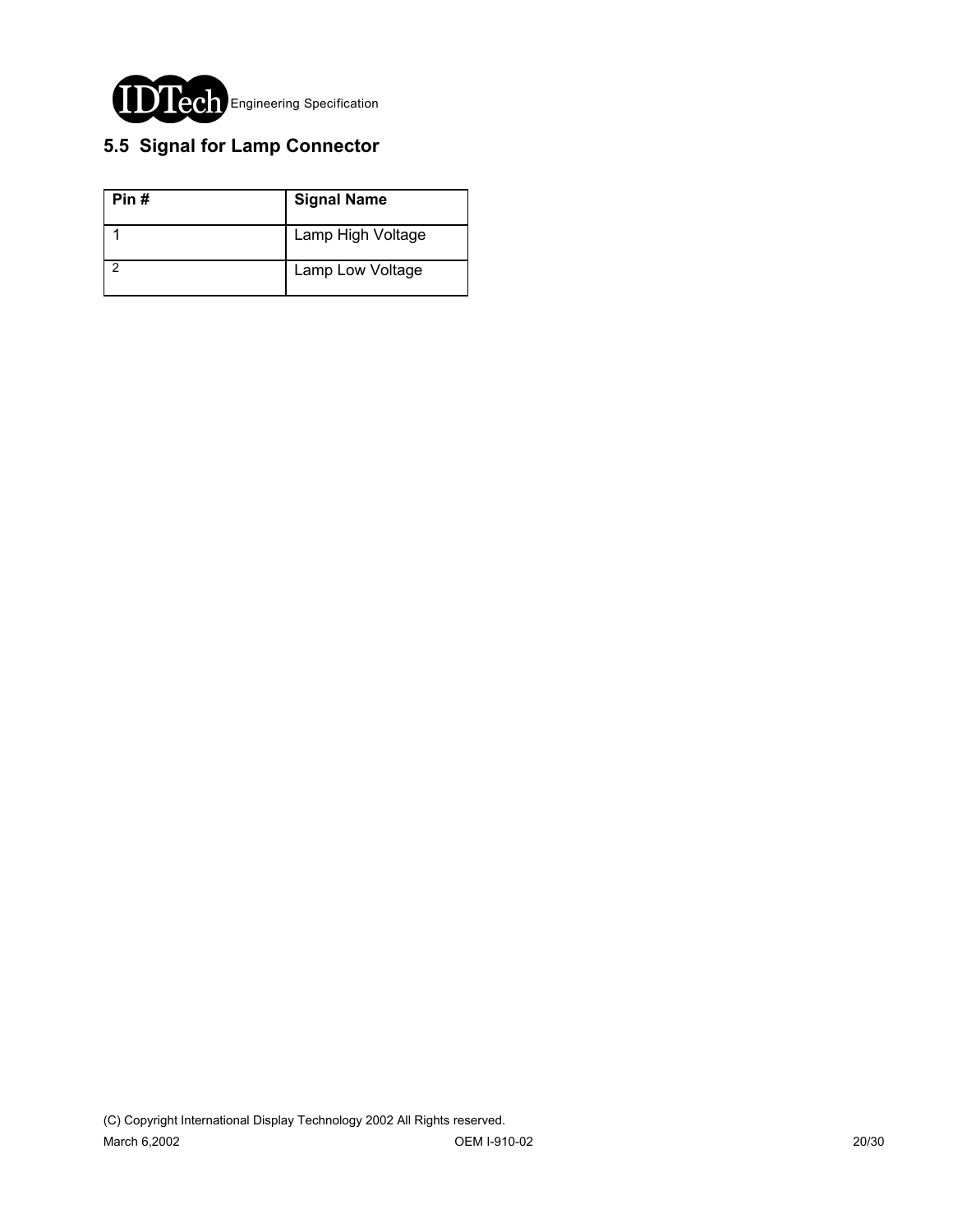

# **6.0 Pixel format image**

Following figure shows the relationship of the input signals and LCD pixel format image. Even and odd pair of RGB data are sampled at a time.

|             | Even<br>$\pmb{0}$     | Odd<br>1                           |      | Even<br>2046         | Odd<br>2047           |  |
|-------------|-----------------------|------------------------------------|------|----------------------|-----------------------|--|
| 1st Line    | G<br>B<br>$\mathsf R$ | $\mathsf{R}$<br>${\mathsf G}$<br>B |      | ${\sf R}$<br>B<br>G  | G   B<br>$\mathsf{R}$ |  |
|             |                       |                                    |      |                      |                       |  |
|             |                       |                                    |      |                      |                       |  |
|             |                       |                                    |      |                      |                       |  |
|             |                       |                                    |      |                      |                       |  |
| 1536th Line | R <br>B<br>G          | R<br>G<br>Iв                       | $ -$ | G $ B $<br>${\sf R}$ | R G B                 |  |
|             |                       |                                    |      |                      |                       |  |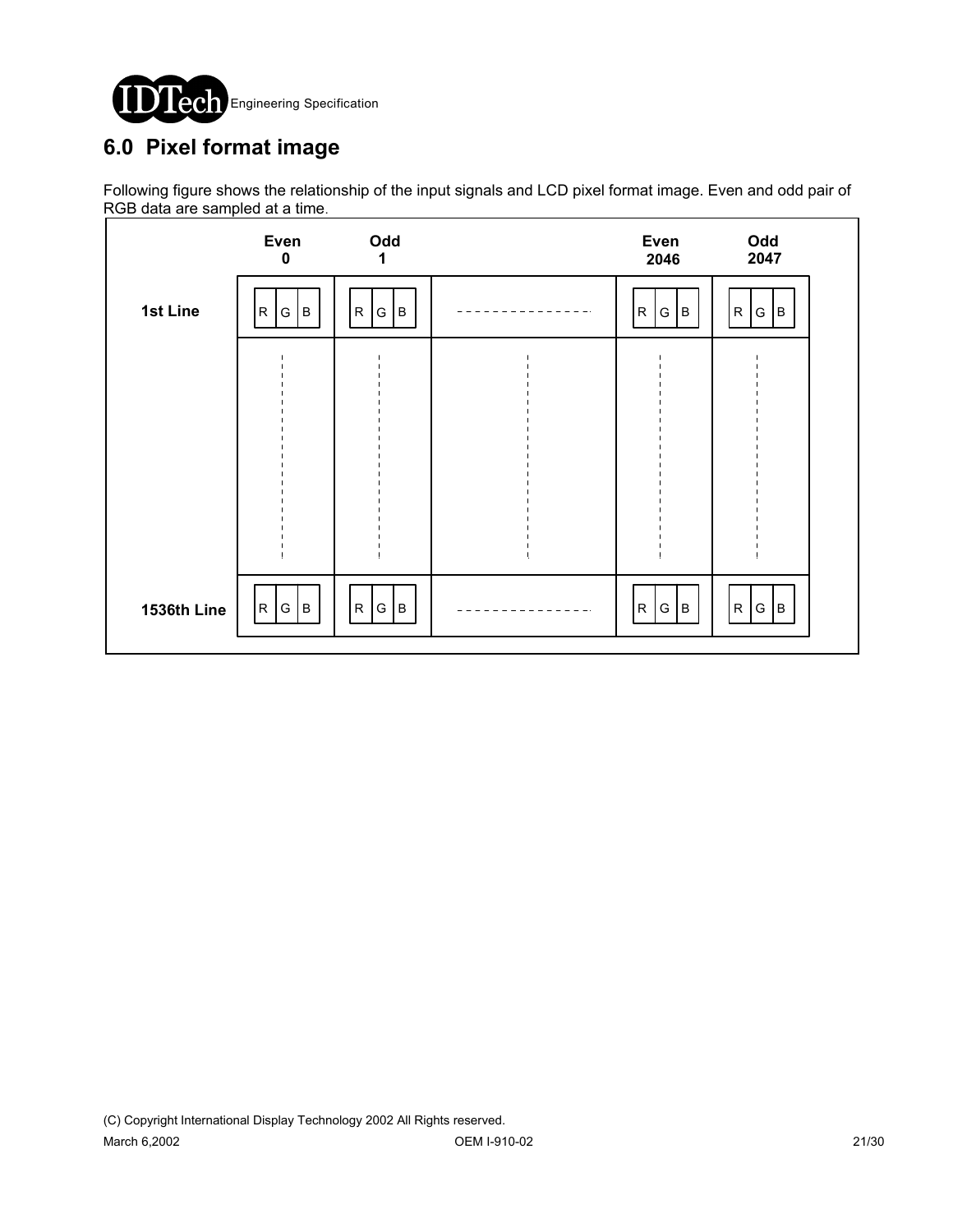

# **7.0 Parameter guide line for CFL Inverter**

| <b>PARAMETER</b>              | <b>MIN</b>               | <b>DP-1</b> | <b>DP-2</b> | <b>MAX</b>     | <b>UNITS</b>      | <b>CONDITION</b>                     |
|-------------------------------|--------------------------|-------------|-------------|----------------|-------------------|--------------------------------------|
| White Luminance<br>(center)   | $\overline{\phantom{a}}$ | (TBD)       | 150         | $\blacksquare$ | cd/m <sup>2</sup> | $(Ta=25 \text{ deg.C})$              |
| CFL current(ICFL)             | 3                        | 5           | 7.65        | 8              | mArms             | $(Ta=25 deg.C)$                      |
| CFL Frequency(FCFL)           | 40                       |             |             | 60             | <b>KHz</b>        | $(Ta=25 \deg.C)$<br>Note 1           |
| CFL Ignition Voltage(Vs)      | 1,500                    |             |             |                | Vrms              | $(Ta= 0 deg.C)$<br>Note <sub>3</sub> |
| CFL Voltage (Reference)(VCFL) | $\overline{\phantom{a}}$ | 700         | 590         | $\blacksquare$ | <b>Vrms</b>       | $(Ta=25 deg.C)$<br>Note <sub>2</sub> |
| CFL Power consumption(PCFL)   |                          | 3.5         | 4.5         | 5              | W                 | $(Ta=25 deg.C)$<br>Note <sub>2</sub> |

**Note 1:** CFL discharge frequency should be carefully determined to avoid interference between inverter and TFT LCD.

**Note 2:** Calculated value for reference (ICFL x VCFL = PCFL).

- **Note 3:** CFL inverter should be able to give out a power that has a generating capacity of over 1,500 voltage. Lamp units need 1,500 voltage minimum for ignition.
- **Note 4:** DP-1(Design Point-1) and DP-2(Design Point-2) are recommended Design Points.
	- \*1 All of characteristics listed are measured under the condition using the Test inverter.
	- \*2 In case of using an inverter other than listed, it is recommended to check the inverter carefully. Sometimes, interfering noise stripes appear on the screen, and substandard luminance or flicker at low power may happen.
	- \*3 In designing an inverter, it is suggested to check safety circuit very carefully. Impedance of CFL, for instance, becomes more than 1 [M ohm] when CFL is damaged.
	- \*4 Generally, CFL has some amount of delay time after applying kick-off voltage. It is recommended to keep on applying kick-off voltage for 1 [Sec] until discharge.
	- \*5 Reducing CFL current increases CFL discharge voltage and generally increases CFL discharge frequency. So all the parameters of an inverter should be carefully designed so as not to produce too much leakage current from high-voltage output of the inverter.
	- \*6 It should be employed the inverter which has 'Duty Dimming', if ICFL is less than 4.0[mA].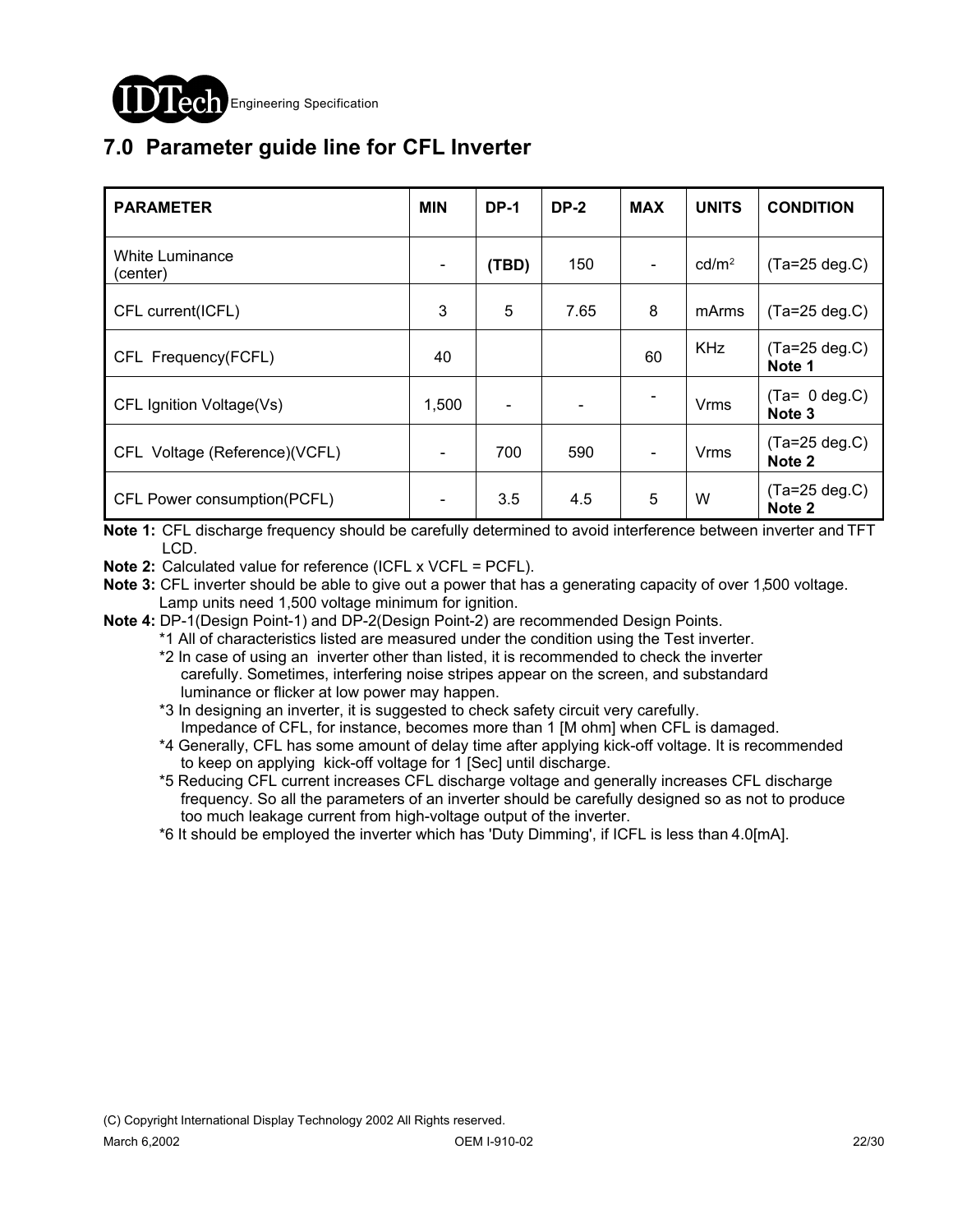

The following chart is CFL current versus the luminance for your reference.

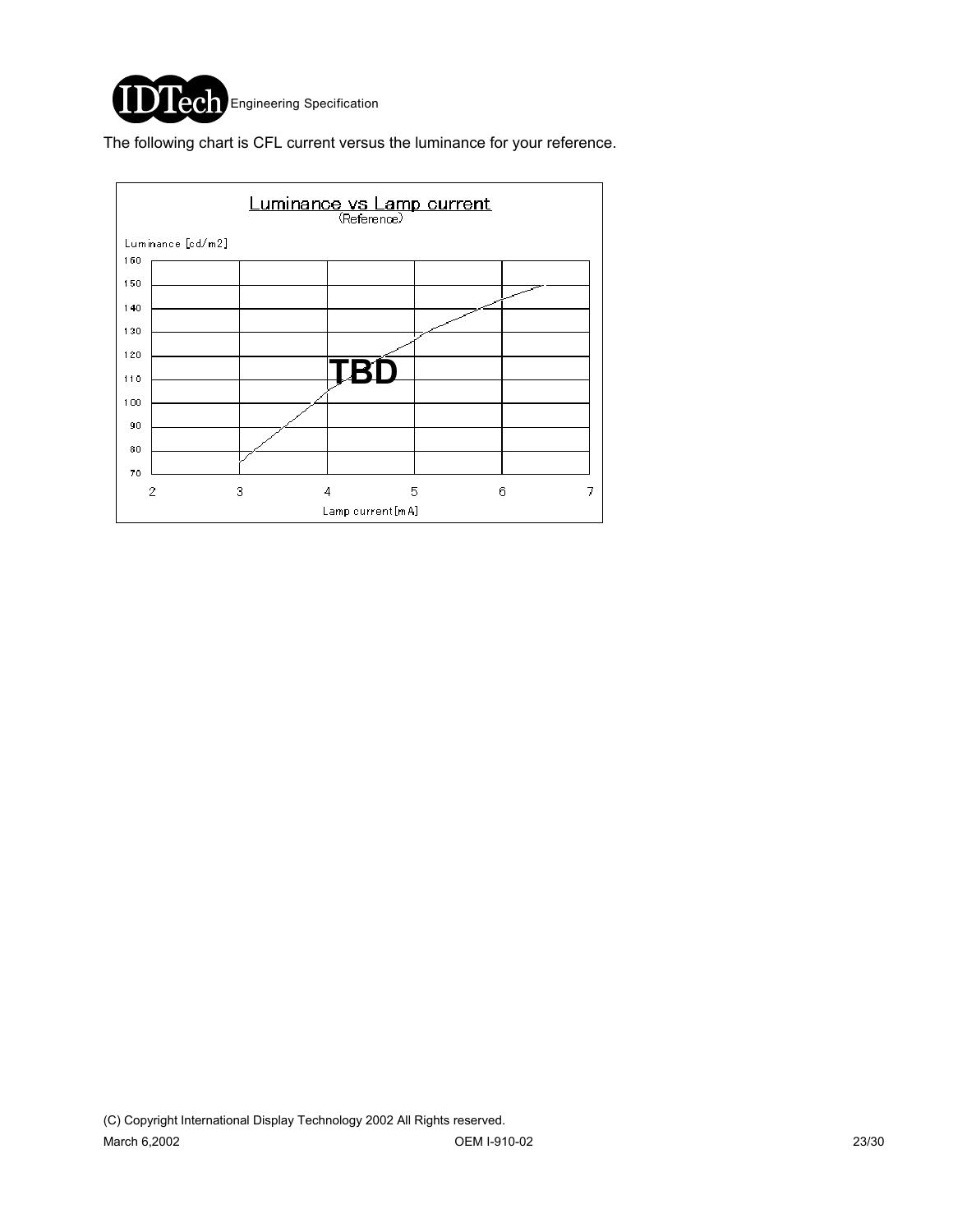

## **8.0 Interface Timings**

Basically, interface timings described here is not actual input timing of LCD module but output timing of SN75LVDS86(Texas Instruments) or equivalent.

### **8.1 Timing Characteristics**

| Signal       | Item                  | Symbol     | MIN.  | TYP.        | MAX.                         | Unit    |
|--------------|-----------------------|------------|-------|-------------|------------------------------|---------|
| <b>DTCLK</b> | Freqency              | Fdck       | (TBD) | 82.125      | (TBD)                        | [MHz]   |
|              |                       | <b>Tck</b> | (TBD) | 12.2        | (TBD)                        | [ns]    |
| +V-Sync      | <b>Frame Rate</b>     | Fv         |       | 42.266      |                              | [Hz]    |
|              |                       | Tv         |       | 20.3        |                              | [ms]    |
|              |                       | Nv         | (TBD) | 1555        | (TBD)                        | [lines] |
|              | <b>V-Active Level</b> | Tva        | (TBD) | 13.1        | (TBD)                        | [us]    |
|              |                       | Nva        | (TBD) | 1           | (TBD)                        | [lines] |
|              | V-Back Porch          | <b>Nvb</b> | (TBD) | $\mathbf 1$ | (TBD)                        | [lines] |
|              | V-Front Porch         | Nvf        | (TBD) | 17          | (TBD)                        | [lines] |
| +DSPTMG      | V-Line                | m          |       | 1536        |                              | [lines] |
| +H-Sync      | Scan Rate             | Fh         |       | 76.6        | $\qquad \qquad \blacksquare$ | [KHz]   |
|              |                       | <b>Th</b>  |       | 13.1        | $\overline{a}$               | [usec]  |
|              |                       | Nh         | (TBD) | 1072        | (TBD)                        | [Tck]   |
|              | <b>H-Active Level</b> | Tha        |       | 0.097       |                              | [usec]  |
|              |                       | Tha        | (TBD) | 8           | (TBD)                        | [Tck]   |
|              | H-Back Porch          | Thb        | (TBD) | 32          | (TBD)                        | [Tck]   |
|              | <b>H-Front Porch</b>  | Thf        | (TBD) | 8           |                              | [Tck]   |
| +DSPTMG      | Display               | Thd        |       | 12.469      |                              | [usec]  |
| +DATA        | Data Even/Odd         | n          |       | 2048        |                              | [dots]  |

**Note :** Both positive Hsync and positive Vsync polarity is recommended

 When there are invalid timing, Display appears black pattern. Synchronous Signal Defects and enter Auto Refresh for LCD Module Protection Mode.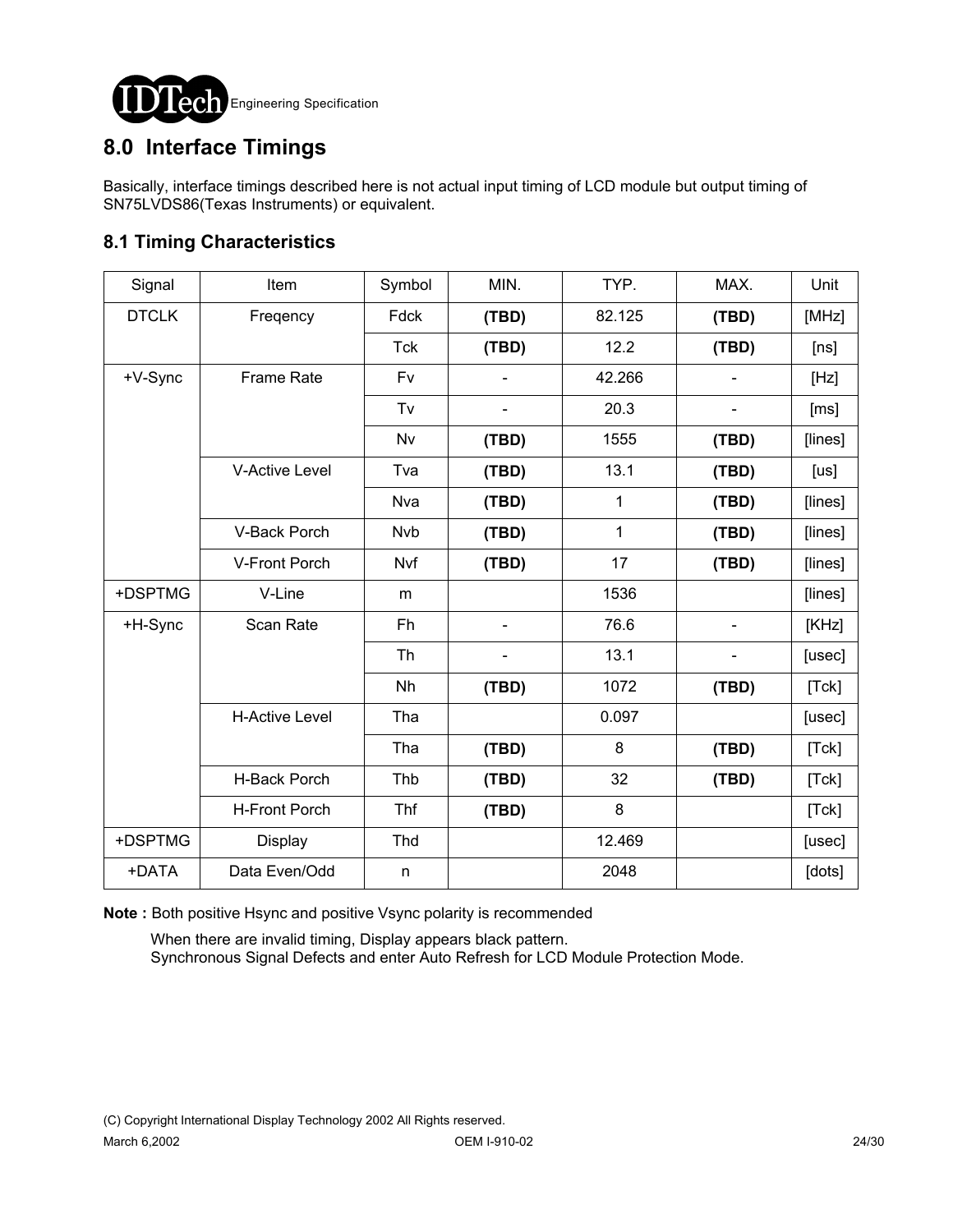

### **8.2 Timing Definition**

#### **Vertical Timing**

| Support mode              | Tvblk<br>Vertical<br><b>Blanking</b> | m<br><b>Active Field</b> | <b>Tvf VSYNC</b><br>Front Porch | Tv.Nv<br><b>Frame</b><br>Time | Tva<br><b>VSYNC</b><br>Width | Tyb<br><b>VSYNC</b><br><b>Back Porch</b> |
|---------------------------|--------------------------------------|--------------------------|---------------------------------|-------------------------------|------------------------------|------------------------------------------|
| 2048 x 1536 at 50Hz       | $0.248$ ms                           | 20.050 ms                | $0.222$ ms                      | 20.298 ms                     | $0.013$ ms                   | $0.013$ ms                               |
| (H line rate : $13.1$ us) | $(19$ lines)                         | (1536 lines)             | $(17$ lines)                    | (1555 lines)                  | $(1$ line)                   | (1 line)                                 |



#### **Horizontal Timing**

| Support mode                                           | Thblk<br>Horizontal<br><b>Blanking</b> | Thd<br><b>Active Field</b> | Thf<br><b>HSYNC</b><br><b>Front Porch</b> | Th.Nh<br>H Line<br>Time    | Tha<br><b>HSYNC</b><br>Width | Thb<br><b>HSYNC</b><br><b>Back Porch</b> |
|--------------------------------------------------------|----------------------------------------|----------------------------|-------------------------------------------|----------------------------|------------------------------|------------------------------------------|
| 2048 x 1536<br>Dotclock: 164.250<br>MHz (82.125MHz x2) | 0.584 us<br>$(96$ dots)                | 12.469 us<br>(2048 dots)   | $0.097$ us<br>$(16$ dots)                 | 13.053 us<br>$(2144$ dots) | 0.097 us<br>$(16$ dots)      | $0.390$ us<br>$(64$ dots)                |



(C) Copyright International Display Technology 2002 All Rights reserved.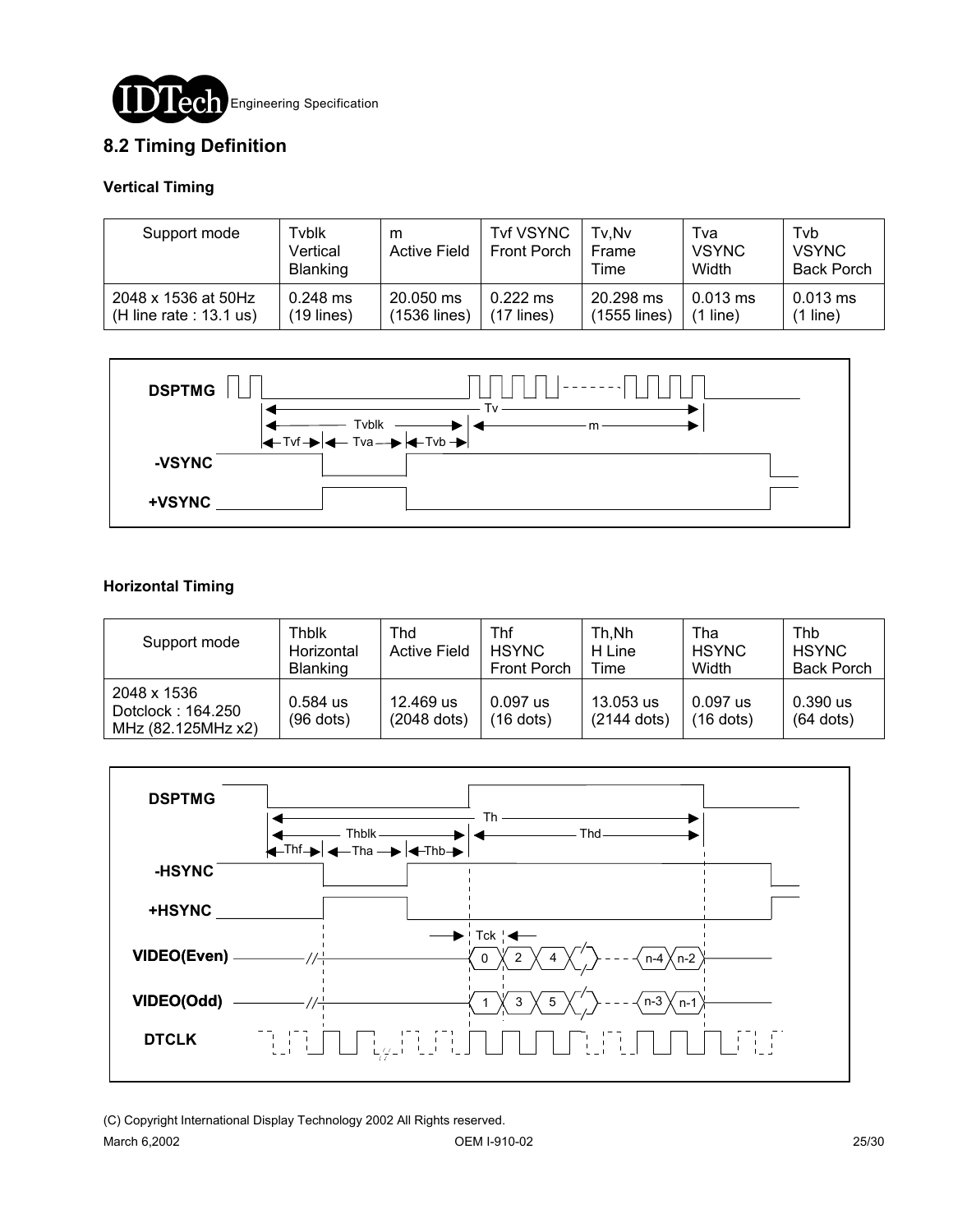

## **9.0 Power Consumption**

Input power specifications are as follows;

| <b>SYMBOL</b> | <b>PARAMETER</b>                            | Min | Typ  | Max  | <b>UNITS</b> | <b>CONDITION</b>                 |
|---------------|---------------------------------------------|-----|------|------|--------------|----------------------------------|
| <b>VDD</b>    | Logic/LCD Drive<br>Voltage                  | 3.0 | 3.3  | 3.6  | V            | Load Capacitance<br>68uF         |
| <b>PDD</b>    | <b>VDD Power</b>                            |     |      | 5.2  | W            | <b>MAX Pattern</b><br>$VDD=3.6V$ |
| <b>PDD</b>    | <b>VDD Power</b>                            |     | 4.1  |      | W            | All White Pattern<br>$VDD=3.3V$  |
| <b>IDD</b>    | <b>VDD Current</b>                          |     |      | 1730 | mA           | <b>MAX Pattern</b><br>$VDD=3.0V$ |
| <b>IDD</b>    | <b>VDD Current</b>                          |     | 1240 |      | mA           | All White Pattern<br>$VDD=3.3V$  |
| VDDrp         | Allowable Logic/LCD<br>Drive Ripple Voltage |     |      | 100  | mVp-p        |                                  |
| <b>VDDns</b>  | Allowable Logic/LCD<br>Drive Ripple Noise   |     |      | 100  | mVp-p        |                                  |

**Note:**Max Pattern:2 dot Vertical sub-pixel stripe.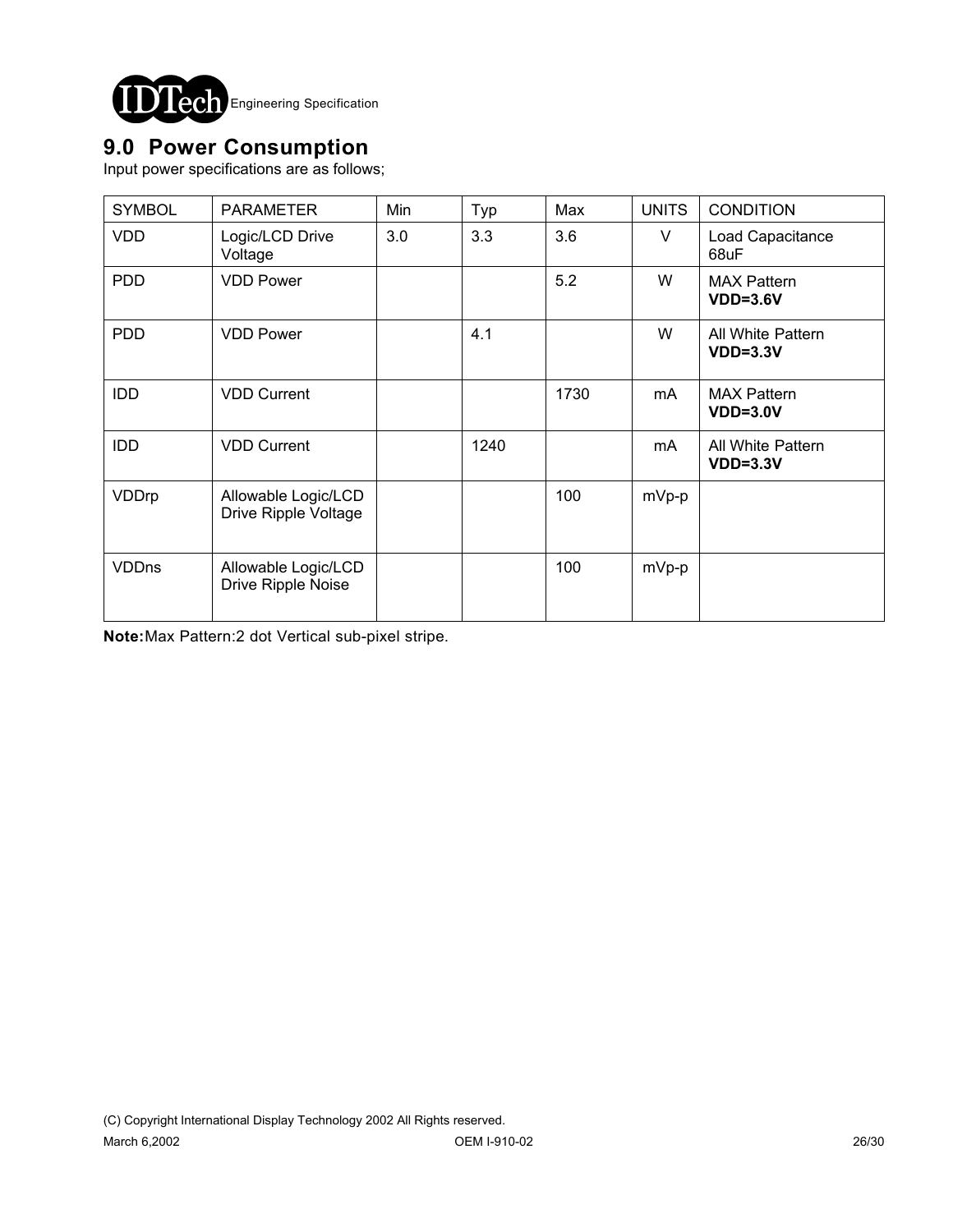

# **10.0 Power ON/OFF Sequence**

VDD power and lamp on/off sequence is as follows. Interface signals are also shown in the chart. Signals from any system shall be Hi-Z state or low level when VDD is off.

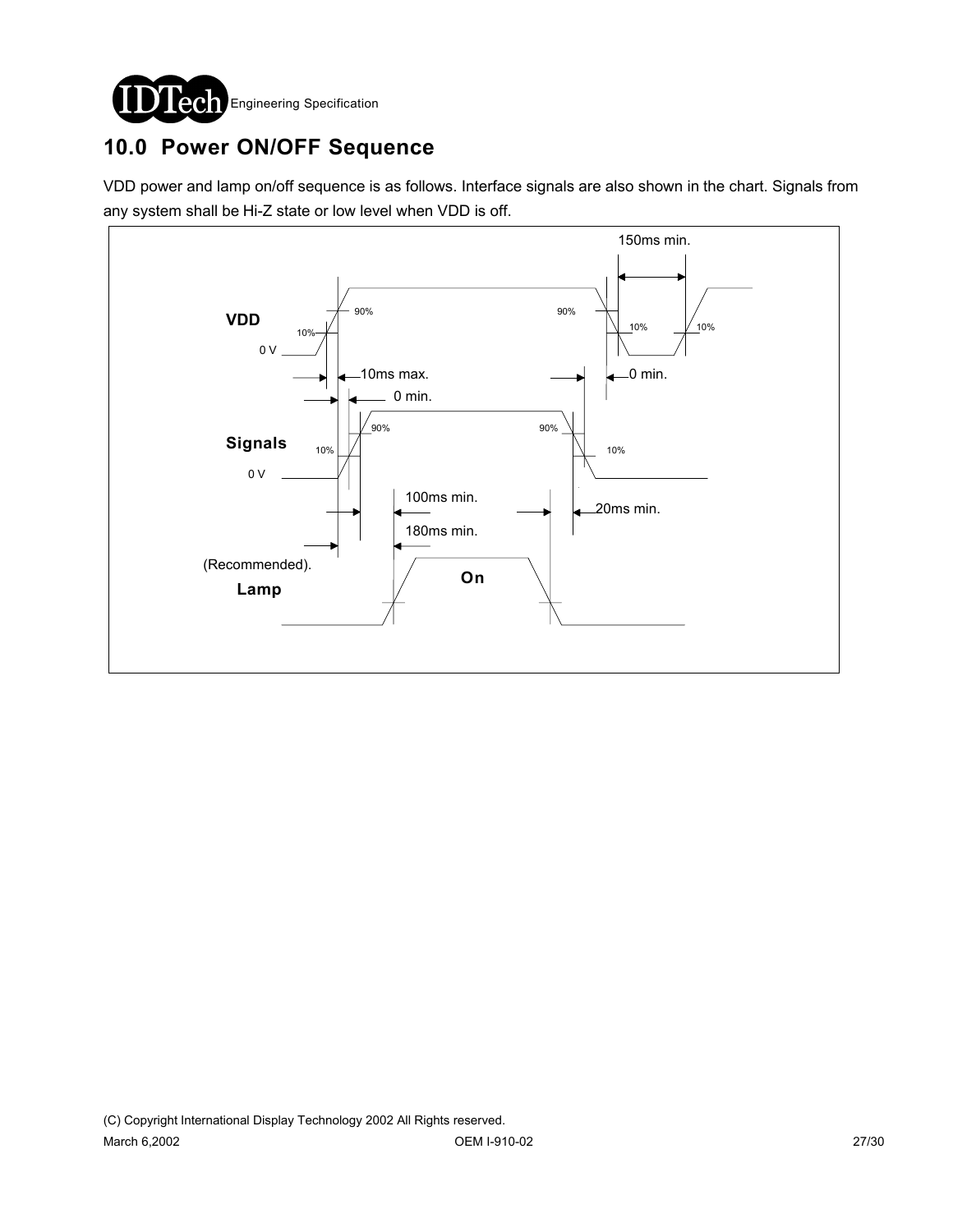

## **11.0 Mechanical Characteristics**

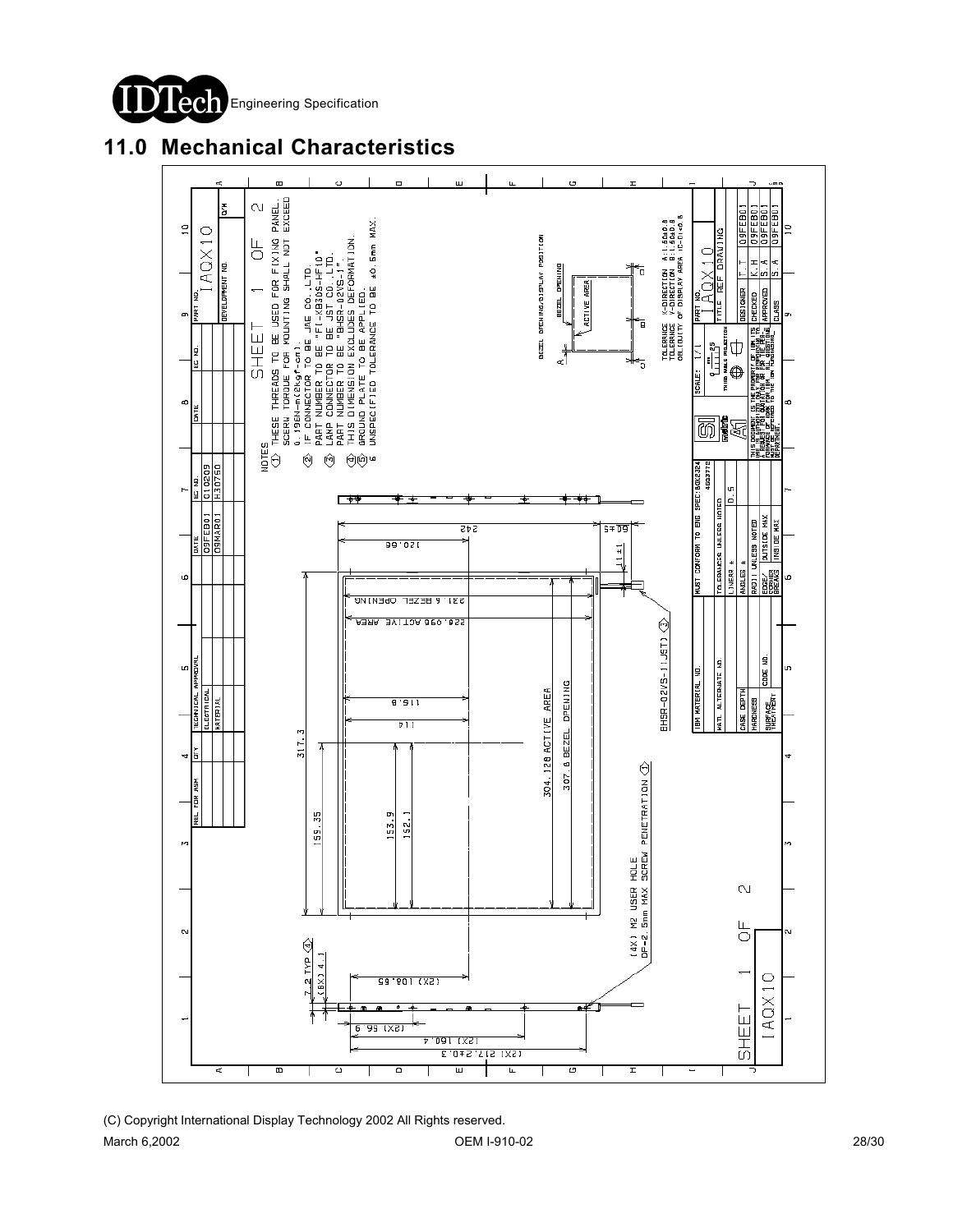